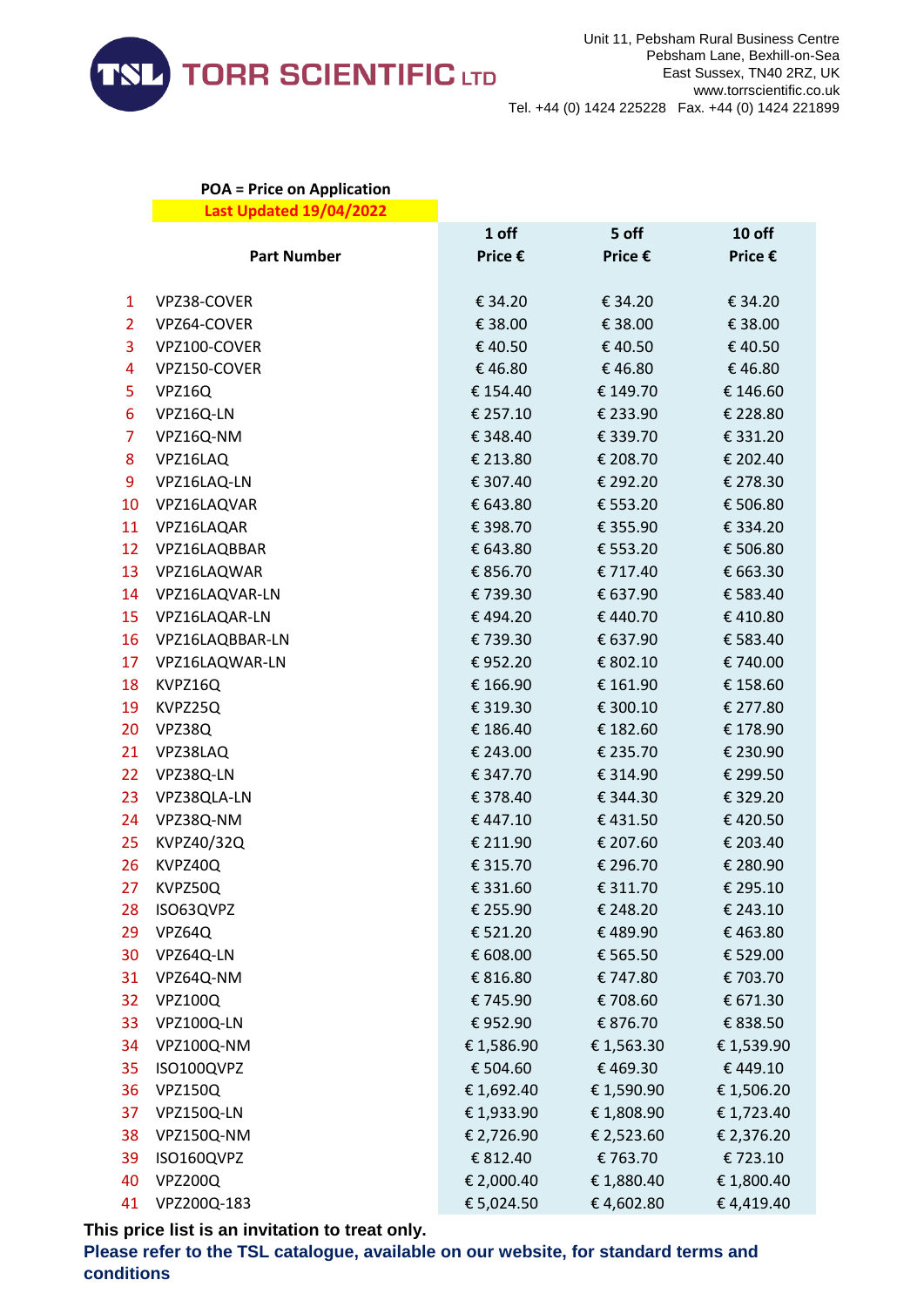

| 42 | BVPZ16Q           | € 152.10   | € 146.80   | € 143.10   |
|----|-------------------|------------|------------|------------|
| 43 | BVPZ16Q-LN        | € 262.20   | € 237.50   | € 231.10   |
| 44 | BVPZ16Q-NM        | € 373.60   | € 360.60   | € 351.50   |
| 45 | BKVPZ16Q          | € 173.70   | € 167.60   | € 163.40   |
| 46 | BKVPZ25Q          | € 332.20   | € 310.70   | € 286.20   |
| 47 | BVPZ38Q           | € 193.90   | € 189.10   | € 184.30   |
| 48 | BVPZ38LAQ         | € 247.90   | € 239.30   | € 233.20   |
| 49 | BVPZ38Q-LN        | € 347.70   | € 314.90   | € 299.50   |
| 50 | BVPZ38QLA-LN      | € 385.90   | € 349.50   | € 332.50   |
| 51 | BVPZ38Q-NM        | €447.10    | €431.50    | €420.50    |
| 52 | BKVPZ40/32Q       | € 220.40   | € 215.00   | € 209.50   |
| 53 | BKVPZ40Q          | € 328.40   | € 307.20   | € 289.40   |
| 54 | BKVPZ50Q          | € 345.00   | € 322.70   | € 304.00   |
| 55 | BISO63QVPZ        | € 261.00   | € 252.00   | € 245.60   |
| 56 | BVPZ64Q           | €488.40    | €452.00    | €425.60    |
| 57 | BVPZ64Q-LN        | € 620.20   | € 573.90   | € 534.30   |
| 58 | BVPZ64Q-NM        | € 816.80   | € 747.80   | € 703.70   |
| 59 | BVPZ64QVAR-NM     | € 1,332.90 | € 1,220.30 | € 950.30   |
| 60 | BVPZ64QVAR-NM-L20 | € 1,837.20 | € 1,736.80 | € 1,637.30 |
| 61 | BVPZ64QVAR-TI     | <b>POA</b> | <b>POA</b> | <b>POA</b> |
| 62 | BVPZ100Q          | € 776.00   | € 733.60   | € 691.60   |
| 63 | BVPZ100Q-LN       | € 971.90   | € 889.80   | € 846.90   |
| 64 | BVPZ100Q-NM       | € 1,586.90 | € 1,563.30 | € 1,539.90 |
| 65 | BISO100QVPZ       | € 514.70   | € 476.30   | €453.60    |
| 66 | BVPZ150Q          | € 1,683.70 | € 1,558.20 | € 1,467.10 |
| 67 | BVPZ150Q-LN       | € 1,933.90 | € 1,808.90 | € 1,723.40 |
| 68 | BVPZ150Q-NM       | € 2,726.90 | € 2,523.60 | € 2,376.20 |
| 69 | BISO160QVPZ       | € 828.70   | € 775.10   | € 730.30   |
| 70 | BVPZ200Q          | € 2,040.40 | € 1,908.60 | € 1,818.40 |
| 71 | VPR38-111-Q       | <b>POA</b> | <b>POA</b> | <b>POA</b> |
| 72 | VPR64-138-Q       | <b>POA</b> | <b>POA</b> | <b>POA</b> |
| 73 | VPR64/38-80-Q     | <b>POA</b> | <b>POA</b> | <b>POA</b> |
| 74 | VPR100-201-Q      | <b>POA</b> | <b>POA</b> | POA        |
| 75 | VPR150-330-Q      | <b>POA</b> | <b>POA</b> | <b>POA</b> |
| 76 | VPR200-330-Q      | POA        | POA        | <b>POA</b> |
| 77 | VPZ16             | € 69.60    | € 57.10    | € 51.60    |
| 78 | VPZ16-LN          | € 135.50   | € 131.40   | € 126.00   |
| 79 | KVPZ16            | € 86.10    | € 82.60    | €79.30     |
| 80 | KVPZ25            | €94.90     | €90.20     | € 85.40    |
| 81 | VPZ38             | € 71.20    | € 63.50    | € 59.30    |
| 82 | VPZ38LA           | € 79.70    | €72.90     | € 65.90    |
| 83 | VPZ38-LN          | € 176.30   | € 174.50   | € 172.70   |
| 84 | VPZ38LA-LN        | € 185.90   | € 184.00   | € 182.10   |
| 85 | KVPZ40LA          | € 100.00   | €96.00     | €92.10     |
| 86 | KVPZ50            | € 103.80   | € 102.70   | € 100.70   |
| 87 | VPZ50             | € 144.60   | € 141.70   | € 135.90   |
| 88 | ISO63VPZ          | €93.20     | €92.30     | €91.30     |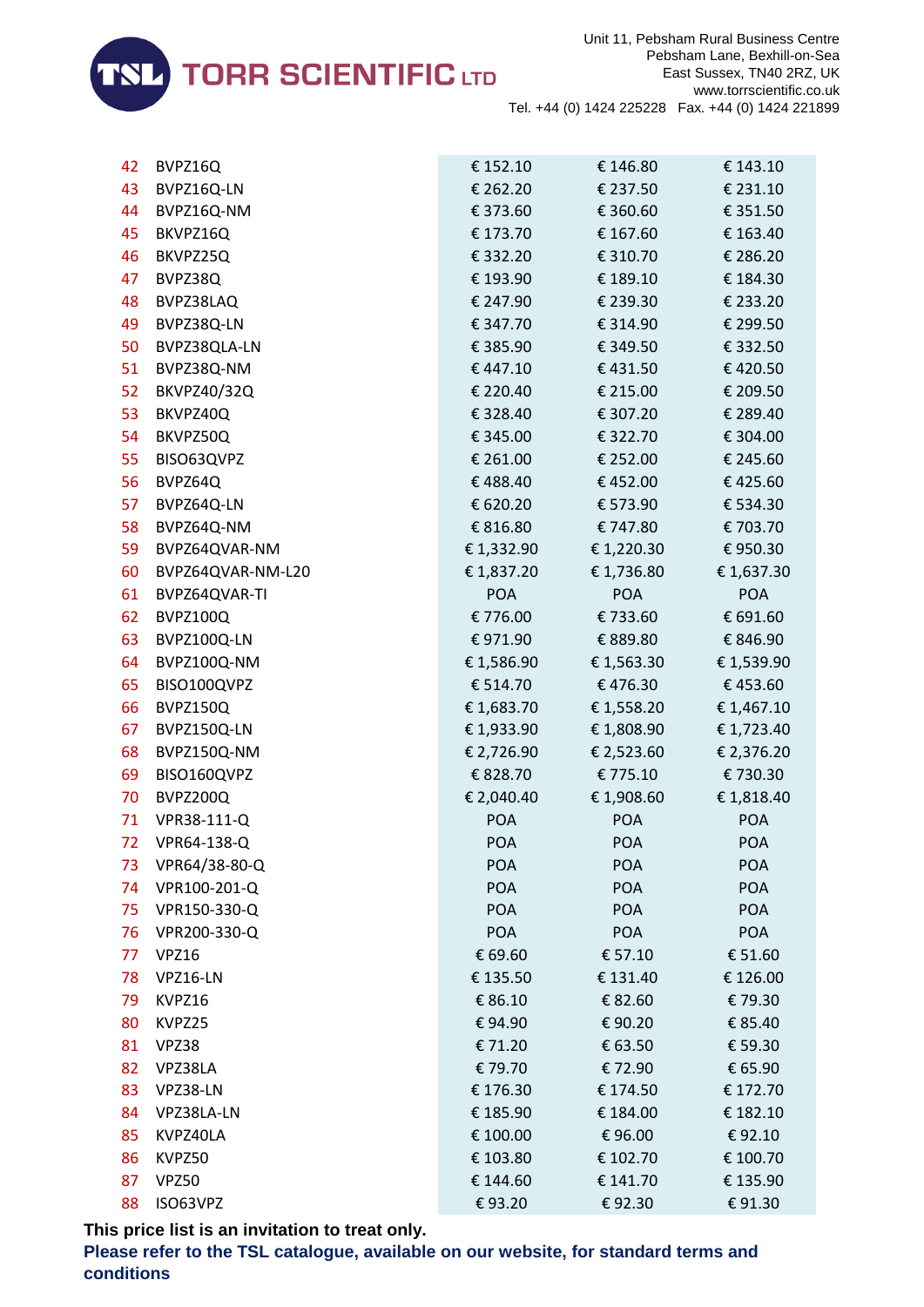

| 89  | VPZ64              | € 116.80   | € 104.60 | €97.30   |
|-----|--------------------|------------|----------|----------|
| 90  | VPZ64LA            | € 197.30   | € 195.30 | € 193.30 |
| 91  | VPZ64-LN           | € 260.10   | € 257.50 | € 254.90 |
| 92  | <b>VPZ100</b>      | € 246.80   | € 244.40 | € 243.10 |
| 93  | <b>VPZ100-LN</b>   | €463.70    | €459.10  | €454.40  |
| 94  | ISO100VPZ          | € 126.50   | € 125.30 | € 122.70 |
| 95  | <b>VPZ150</b>      | €449.90    | €447.40  | €446.20  |
| 96  | <b>VPZ150-LN</b>   | € 691.60   | € 684.70 | € 677.80 |
| 97  | ISO160VPZ          | € 227.70   | € 225.40 | € 220.90 |
| 98  | <b>VPZ200</b>      | € 518.60   | € 513.40 | € 508.30 |
| 99  | VPZ16ITO           | € 210.30   | € 157.00 | € 147.90 |
| 100 | VPZ16ITO-LN        | € 299.70   | € 217.80 | € 201.80 |
| 101 | KVPZ16ITO          | € 253.30   | € 196.60 | € 188.10 |
| 102 | KVPZ25ITO          | € 343.00   | € 262.90 | € 217.40 |
| 103 | VPZ38ITO           | € 223.20   | € 180.00 | € 168.00 |
|     | 104 VPZ38ITO-LN    | € 358.90   | € 282.10 | € 263.00 |
|     | 105 KVPZ40/32ITO   | € 251.50   | € 202.80 | € 191.80 |
| 106 | KVPZ50/32ITO       | € 275.80   | € 225.10 | € 213.10 |
|     | 107 ISO63/32VPZITO | € 263.70   | € 212.60 | € 201.10 |
| 108 | VPZ64ITO           | € 276.10   | € 219.80 | € 202.40 |
|     | 109 VPZ64ITO-LN    | €453.90    | € 379.40 | € 341.60 |
|     | 110 VPZ100ITO      | €414.20    | € 395.70 | € 385.50 |
|     | 111 VPZ100ITO-LN   | € 591.70   | € 565.30 | € 550.80 |
|     | 112 ISO100VPZITO   | € 307.30   | € 247.70 | € 228.20 |
|     | 113 VPZ150ITO      | € 628.60   | € 606.80 | € 554.00 |
|     | 114 VPZ150ITO-LN   | € 876.70   | € 828.80 | €798.60  |
| 115 | ISO160VPZITO       | €454.30    | €438.50  | €427.30  |
| 116 | VPZ200ITO          | € 990.70   | €966.10  | €912.30  |
|     | 117 VPZ16LG        | € 117.50   | € 113.40 | € 104.70 |
|     | 118 VPZ16LG-LN     | € 208.10   | € 194.60 | € 185.40 |
|     | 119 VPZ38LG        | € 136.80   | € 134.80 | € 132.80 |
| 120 | VPZ38LG-LN         | € 288.70   | € 270.00 | € 257.30 |
|     | 121 VPZ64LG        | € 219.40   | € 211.80 | € 206.40 |
|     | 122 VPZ64LG-LN     | € 380.40   | € 355.90 | € 342.80 |
|     | 123 VPZ100LG       | €420.60    | €414.40  | € 383.20 |
|     | 124 ISO100VPZ-LG   | € 393.50   | € 387.80 | € 359.00 |
|     | 125 VPZ100LG-LN    | € 631.70   | € 590.90 | € 581.70 |
|     | 126 VPZ150LG       | € 609.00   | € 599.90 | € 591.00 |
|     | 127 VPZ150LG-LN    | € 1,014.20 | €918.40  | € 893.80 |
|     | 128 VPZ16ITOLG     | € 271.30   | € 216.00 | € 204.20 |
|     | 129 VPZ16ITOLG-LN  | € 387.30   | € 281.30 | € 276.10 |
|     | 130 VPZ38ITOLG     | € 298.50   | € 252.50 | € 236.40 |
|     | 131 VPZ38ITOLG-LN  | €460.40    | € 366.50 | € 355.60 |
|     | 132 VPZ64ITOLG     | €406.20    | € 315.30 | € 297.70 |
|     | 133 VPZ64ITOLG-LN  | € 578.40   | € 500.70 | €463.90  |
|     | 134 VPZ100ITOLG    | € 581.40   | € 538.10 | € 506.70 |
|     | 135 VPZ100ITOLG-LN | € 797.60   | €761.90  | €726.60  |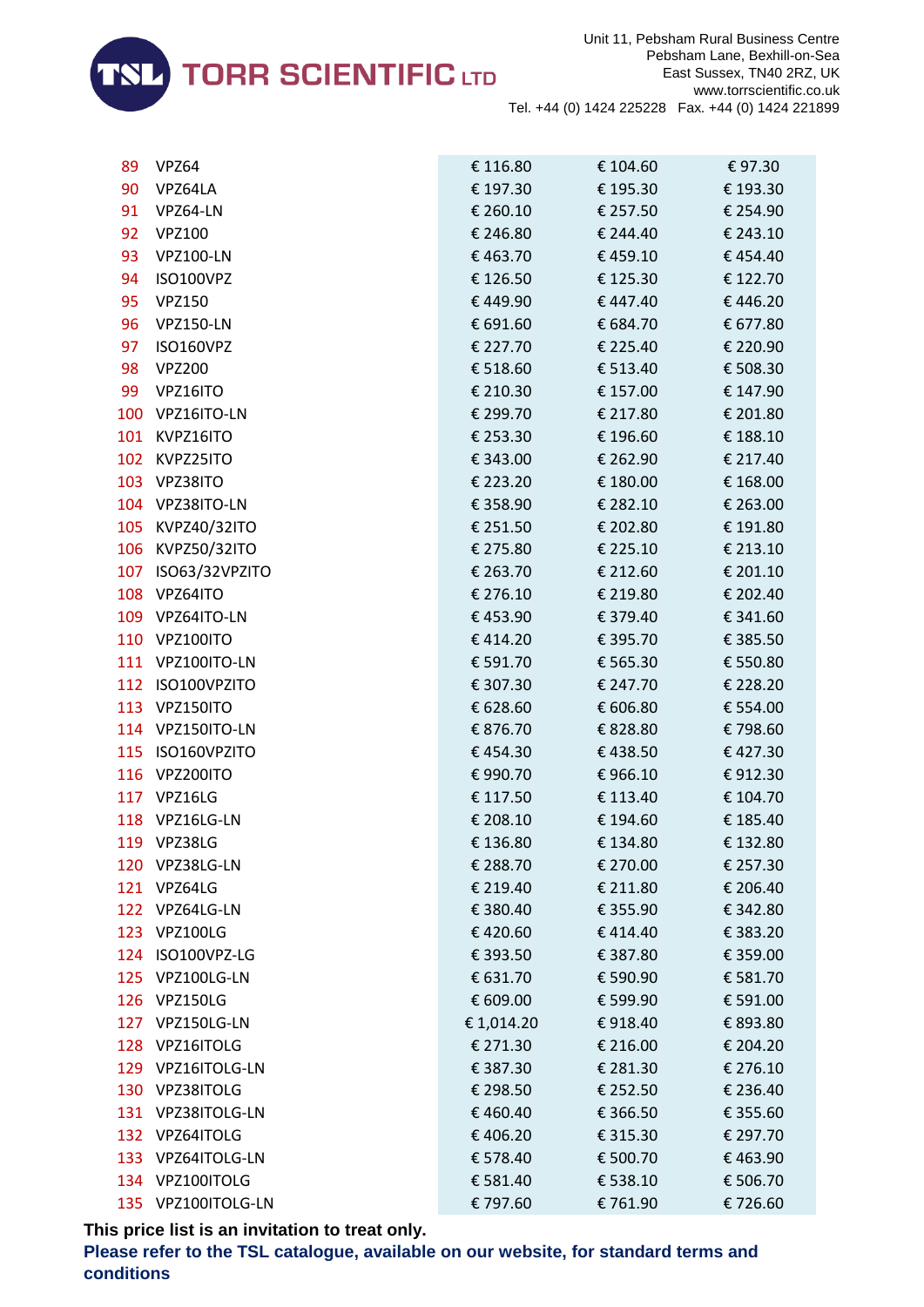

|     | 136 VPZ150ITOLG     | €919.90    | € 869.60   | € 801.60   |
|-----|---------------------|------------|------------|------------|
|     | 137 VPZ150ITOLG-LN  | € 1,228.30 | € 1,112.30 | € 1,070.30 |
|     | 138 BVPZ16-NM       | €425.50    | €402.20    | € 383.40   |
|     | 139 BVPZ38-NM       | €485.30    | €458.80    | €442.10    |
|     | 140 BVPZ64-NM       | € 637.20   | € 615.00   | € 536.30   |
|     | 141 BVPZ100-NM      | € 1,908.70 | € 1,785.40 | € 1,701.00 |
|     | 142 BVPZ150-NM      | € 2,205.50 | € 2,063.00 | € 1,965.50 |
|     | 143 VPR38-111       | <b>POA</b> | <b>POA</b> | <b>POA</b> |
|     | 144 VPR64-138       | <b>POA</b> | <b>POA</b> | <b>POA</b> |
|     | 145 VPR64/38-80     | <b>POA</b> | <b>POA</b> | <b>POA</b> |
|     | 146 VPR100-201      | <b>POA</b> | <b>POA</b> | <b>POA</b> |
|     | 147 VPR150-330      | <b>POA</b> | <b>POA</b> | <b>POA</b> |
|     | 148 VPR200-330      | <b>POA</b> | <b>POA</b> | <b>POA</b> |
|     | 149 VPZ16S-200      | € 176.10   | € 171.70   | € 167.40   |
|     | 150 VPZ16S-LN-200   | € 283.90   | € 276.90   | € 269.90   |
|     | 151 VPZ16S-NM-200   | €418.60    | € 399.90   | € 381.30   |
|     | 152 KVPZ16S-200     | € 214.40   | € 211.20   | € 205.90   |
|     | 153 KVPZ25S-200     | € 392.90   | € 348.00   | € 326.80   |
|     | 154 VPZ23S-200      | € 312.00   | € 307.40   | € 299.70   |
|     | 155 VPZ38S-200      | € 243.50   | € 237.40   | € 231.50   |
|     | 156 VPZ38LAS-200    | € 281.30   | € 274.30   | € 267.40   |
|     | 157 VPZ38S-LN-200   | € 358.00   | € 342.00   | € 326.10   |
|     | 158 VPZ38LAS-LN-200 | € 395.70   | € 378.00   | € 360.50   |
|     | 159 VPZ38S-NM-200   | €495.20    | €483.00    | €470.80    |
|     | 160 KVPZ40/32S-200  | € 269.20   | € 262.50   | € 255.90   |
|     | 161 KVPZ40S-200     | €415.20    | € 380.10   | € 365.90   |
|     | 162 KVPZ50S-200     | €432.30    | € 395.80   | € 381.00   |
|     | 163 VPZ64S-200      | € 531.60   | €492.00    | €473.70    |
|     | 164 VPZ64S-LN-200   | € 590.40   | € 575.70   | € 549.50   |
|     | 165 VPZ64S-NM-200   | € 800.10   | €788.30    | €768.50    |
|     | 166 ISO63SVPZ-200   | € 294.90   | € 287.50   | € 280.30   |
|     | 167 VPZ100S-200     | € 1,136.60 | € 1,074.40 | € 1,012.90 |
|     | 168 VPZ100S-LN-200  | € 1,256.70 | € 1,175.50 | € 1,120.00 |
|     | 169 VPZ100S-NM-200  | € 2,565.90 | € 2,400.10 | € 2,312.10 |
| 170 | ISO100SVPZ-200      | € 557.40   | € 515.80   | €496.70    |
|     | 171 VPZ150S-200     | € 2,971.90 | € 2,809.40 | € 2,648.50 |
|     | 172 VPZ150S-LN-200  | € 3,177.10 | € 2,971.90 | € 2,799.90 |
|     | 173 VPZ150S-NM-200  | €4,114.30  | €4,012.30  | € 3,788.80 |
|     | 174 ISO160SVPZ-200  | € 1,178.40 | € 1,102.30 | € 1,050.20 |
|     | 175 VPZ200S-200     | € 3,287.30 | € 3,107.70 | € 2,962.20 |
| 176 | VPZ16S              | € 183.40   | € 178.90   | € 174.40   |
|     | 177 VPZ16S-LN       | € 295.80   | € 288.40   | € 281.20   |
|     | 178 VPZ16S-NM       | €436.00    | €416.50    | € 397.20   |
| 179 | KVPZ16S             | € 223.30   | € 220.00   | € 214.50   |
| 180 | KVPZ25S             | €409.30    | € 362.50   | € 340.40   |
| 181 | VPZ23S              | € 325.00   | € 320.20   | € 312.20   |
|     | 182 VPZ38S          | € 253.60   | € 247.30   | € 241.10   |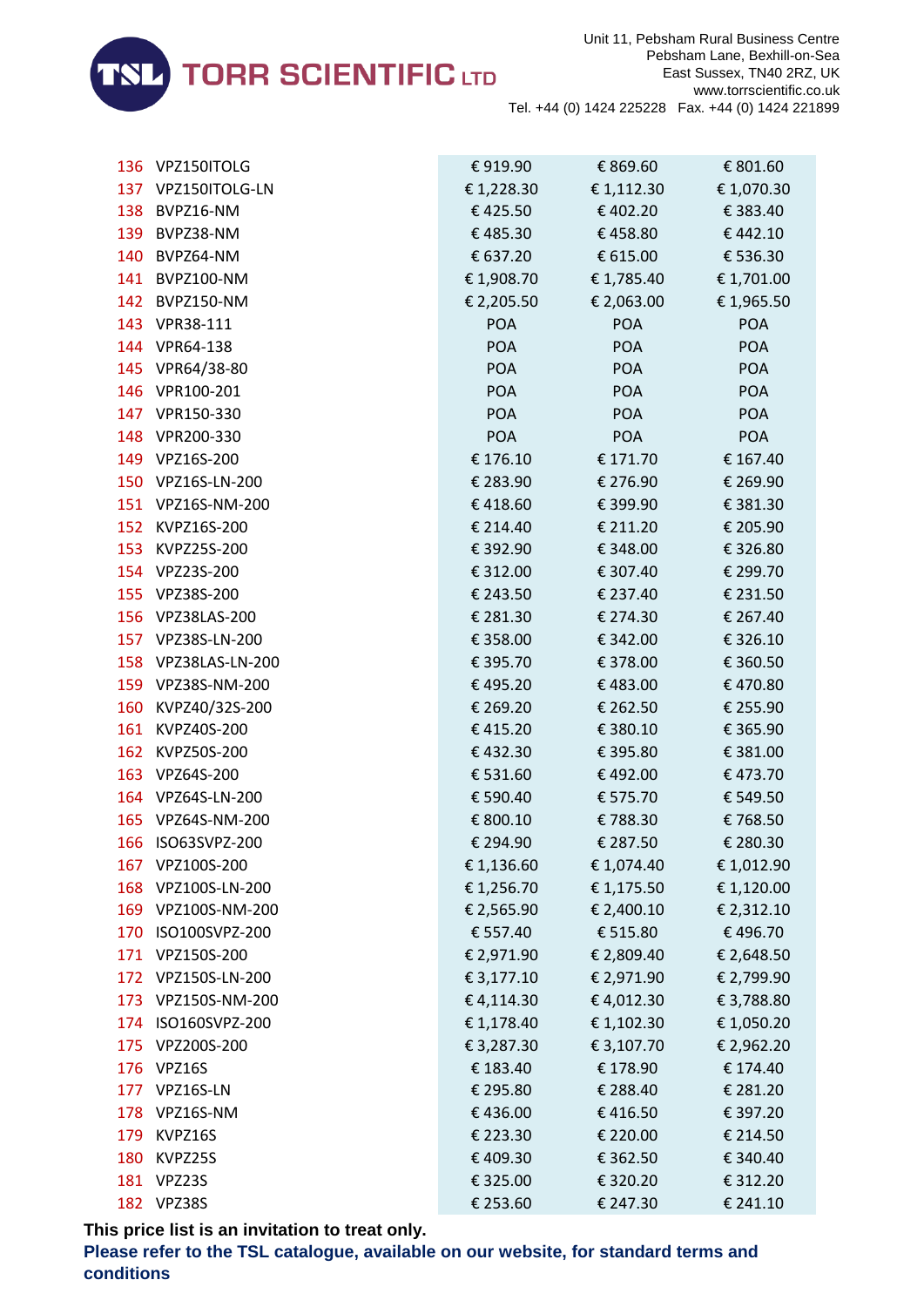

| 183 | VPZ38LAS            | € 293.00    | € 285.80    | € 278.60    |
|-----|---------------------|-------------|-------------|-------------|
|     | 184 VPZ38S-LN       | € 372.90    | € 356.20    | € 339.70    |
|     | 185 VPZ38LAS-LN     | €412.20     | € 393.80    | € 375.50    |
|     | 186 VPZ38S-NM       | € 515.90    | € 503.10    | €490.40     |
|     | 187 VPZ38SVAR-NM    | €933.50     | €914.80     | € 905.50    |
|     | 188 KVPZ40/32S      | € 280.40    | € 273.50    | € 266.60    |
| 189 | KVPZ40S             | €432.50     | € 395.90    | € 381.10    |
|     | 190 KVPZ50S         | €450.30     | €412.30     | € 396.90    |
|     | 191 VPZ64S          | € 553.70    | €462.90     | €444.10     |
|     | 192 VPZ64S-LN       | € 615.00    | € 599.70    | € 572.40    |
|     | 193 VPZ64S-NM       | € 833.50    | € 821.10    | € 800.50    |
|     | 194 ISO63SVPZ       | € 518.70    | € 474.90    | € 457.20    |
|     | 195 VPZ100S         | € 1,183.90  | € 1,083.90  | € 1,019.90  |
|     | 196 VPZ100S-LN      | € 1,309.10  | € 1,224.50  | € 1,166.60  |
|     | 197 VPZ100S-NM      | € 2,672.80  | € 2,500.10  | € 2,408.40  |
|     | 198 ISO100SVPZ      | € 580.60    | € 537.30    | € 517.40    |
|     | 199 VPZ150S         | € 3,095.70  | € 2,834.10  | € 2,666.90  |
|     | 200 VPZ150S-LN      | € 3,309.50  | € 3,095.70  | € 2,916.60  |
|     | 201 VPZ150S-NM      | €4,285.80   | € 4,179.40  | € 3,946.70  |
|     | 202 ISO160SVPZ      | € 1,225.80  | € 1,146.60  | € 1,092.40  |
|     | 203 VPZ200S         | € 3,424.30  | € 3,237.10  | € 3,085.60  |
|     | 204 BVPZ16ZnSe      | € 439.80    | €415.80     | € 357.10    |
|     | 205 BVPZ16ZnSe-LN   | € 589.10    | € 527.60    | €460.80     |
| 206 | BVPZ16ZnSe-NM       | € 762.60    | € 690.60    | € 626.70    |
| 207 | BKVPZ16ZnSe         | € 479.90    | €458.40     | € 399.20    |
|     | 208 BKVPZ25ZnSe     | € 668.70    | € 605.50    | € 509.80    |
|     | 209 BVPZ38ZnSe      | € 556.50    | € 537.20    | € 518.00    |
| 210 | BVPZ38LAZnSe        | € 1,143.30  | € 1,092.20  | € 1,041.50  |
|     | 211 BVPZ38ZnSe-LN   | € 817.10    | € 756.20    | € 679.70    |
|     | 212 BVPZ38LAZnSe-LN | € 1,351.60  | € 1,250.80  | € 1,177.70  |
|     | 213 BVPZ38ZnSe-NM   | €934.00     | € 892.20    | € 869.30    |
| 214 | BKVPZ40/32ZnSe      | € 583.50    | € 563.20    | € 543.10    |
| 215 | BKVPZ40ZnSe         | € 1,276.30  | € 1,219.20  | € 1,175.30  |
| 216 | BKVPZ50ZnSe         | € 1,363.10  | € 1,261.50  | € 1,187.80  |
| 217 | BVPZ64ZnSe          | € 1,762.90  | € 1,684.10  | € 1,658.40  |
| 218 | BVPZ64ZnSe-LN       | € 2,229.30  | € 2,107.50  | € 2,053.00  |
| 219 | BVPZ64ZnSe-NM       | € 2,441.80  | € 2,332.70  | € 2,248.60  |
| 220 | BISO63VPZZnSe       | € 1,156.70  | € 1,104.90  | € 1,053.70  |
| 221 | BVPZ100ZnSe         | € 5,600.80  | € 5,239.00  | €4,935.90   |
| 222 | BVPZ100ZnSe-LN      | € 5,617.70  | € 5,254.70  | €4,950.70   |
| 223 | BVPZ100ZnSe-NM      | € 7,180.70  | € 6,716.70  | € 6,328.10  |
| 224 | BISO100VPZZnSe      | € 1,789.70  | € 1,727.50  | € 1,683.50  |
| 225 | BVPZ150ZnSe         | € 14,460.90 | € 13,814.40 | € 13,460.00 |
| 226 | BVPZ150ZnSe-LN      | € 14,177.40 | € 13,543.60 | € 13,196.10 |
| 227 | BVPZ150ZnSe-NM      | € 15,732.10 | € 15,028.80 | € 14,643.20 |
| 228 | BISO160VPZZnSe      | € 5,640.90  | € 5,276.50  | €4,971.20   |
| 229 | BVPZ200ZnSe         | € 14,823.00 | € 14,307.90 | € 13,797.10 |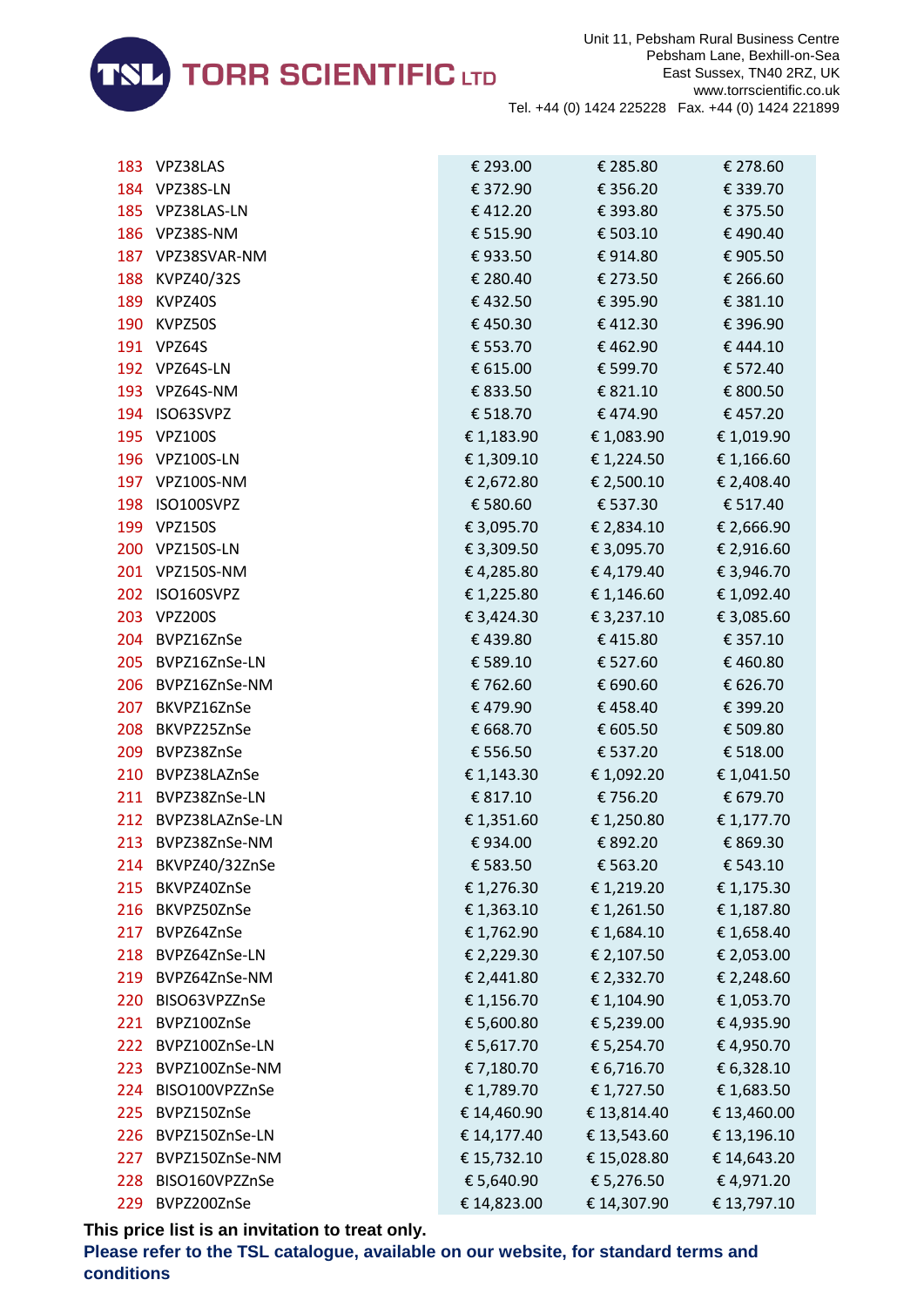

| 230  | BVPZ16MgF2        | € 336.20   | € 311.10   | € 213.00   |
|------|-------------------|------------|------------|------------|
|      | 231 BVPZ16MgF2-NM | €431.00    | € 398.90   | € 328.60   |
|      | 232 BKVPZ16MgF2   | € 376.20   | € 351.90   | € 253.30   |
| 233  | BKVPZ25MgF2       | € 522.00   | €498.70    | €480.70    |
| 234  | BVPZ38MgF2        | € 513.90   | €496.00    | €457.90    |
| 235  | BVPZ38LAMgF2      | €989.90    | €926.00    | € 872.40   |
| 236  | BVPZ38MgF2-NM     | €792.80    | €733.70    | € 620.20   |
| 237  | BKVPZ40/32MgF2    | € 540.80   | € 522.00   | €481.90    |
| 238  | BKVPZ40MgF2       | € 1,071.60 | €991.80    | €933.80    |
| 239  | BKVPZ50MgF2       | € 1,091.60 | € 1,010.20 | €951.20    |
| 240  | BVPZ64MgF2        | € 1,103.50 | € 1,032.20 | € 874.10   |
| 241  | BVPZ64MgF2-NM     | € 1,153.90 | € 1,079.40 | € 914.10   |
| 242  | BISO63VPZMgF2     | € 1,003.30 | €938.50    | € 884.20   |
| 243  | BVPZ100MgF2       | € 2,335.80 | € 2,184.90 | € 2,081.60 |
| 244  | BVPZ100MgF2-NM    | € 2,652.50 | € 2,481.10 | € 2,363.90 |
| 245  | BISO100VPZMgF2    | € 1,130.20 | € 1,057.20 | € 906.50   |
| 246  | BVPZ150MgF2       | € 9,055.40 | € 8,470.40 | € 8,159.60 |
| 247  | BVPZ150MgF2-NM    | €9,288.80  | € 8,688.60 | € 8,461.90 |
| 248  | BISO160VPZMgF2    | € 2,375.90 | € 2,222.40 | € 2,117.40 |
| 249  | BVPZ200MgF2       | € 9,417.50 | € 8,809.10 | € 8,579.20 |
| 250  | BVPZ16CaF2        | € 288.10   | € 263.70   | € 208.20   |
| 251  | BVPZ16CaF2-NM     | €421.10    | € 385.50   | € 358.60   |
| 252  | BKVPZ16CaF2       | € 328.10   | € 303.70   | € 246.90   |
| 253  | BKVPZ25CaF2       | € 507.90   | €465.00    | €417.40    |
| 254  | BVPZ38CaF2        | €463.50    | € 401.20   | € 339.60   |
| 255  | BVPZ38LACaF2      | € 630.90   | € 577.60   | €481.00    |
| 256  | BVPZ38CaF2-NM     | € 615.10   | € 563.10   | €487.30    |
| 257  | BKVPZ40/32CaF2    | €490.40    | €429.40    | € 364.20   |
| 258  | BKVPZ40CaF2       | € 712.60   | € 652.40   | € 543.30   |
| 259  | BKVPZ50CaF2       | €738.20    | € 675.80   | € 570.20   |
| 260  | BVPZ64CaF2        | €1,051.80  | €983.80    | € 843.60   |
| 261. | BVPZ64CaF2-NM     | € 1,449.50 | € 1,327.00 | € 1,263.00 |
| 262  | BISO63VPZCaF2     | € 644.20   | € 596.20   | €497.60    |
| 263  | BVPZ100CaF2       | € 2,118.90 | € 1,939.80 | € 1,804.40 |
| 264  | BVPZ100CaF2-NM    | € 2,542.50 | € 2,327.60 | € 2,190.30 |
| 265  | BISO100VPZCaF2    | €1,078.50  | €1,008.80  | € 875.70   |
| 265  | BISO250VPZ100CaF2 | € 2,426.70 |            |            |
| 265  | BISO250VPZ150CaF2 | €4,867.90  |            |            |
| 266  | BVPZ16BaF2        | €405.60    | € 375.30   | € 369.50   |
| 267  | BVPZ16BaF2-NM     | €486.80    | €450.50    | €443.50    |
| 268  | BKVPZ16BaF2       | €448.50    | €419.50    | €413.00    |
| 269  | BKVPZ25BaF2       | € 631.40   | € 584.30   | € 575.20   |
| 270  | BVPZ38BaF2        | €729.50    | € 675.10   | € 664.50   |
| 271  | BVPZ38LABaF2      | € 1,069.80 | € 1,000.70 | €985.20    |
| 272  | BVPZ38BaF2-NM     | € 874.00   | € 808.90   | €796.20    |
| 273  | BKVPZ40/32BaF2    | €758.30    | € 709.30   | € 698.30   |
| 274  | BKVPZ40BaF2       | € 1,157.30 | € 1,071.00 | € 1,054.30 |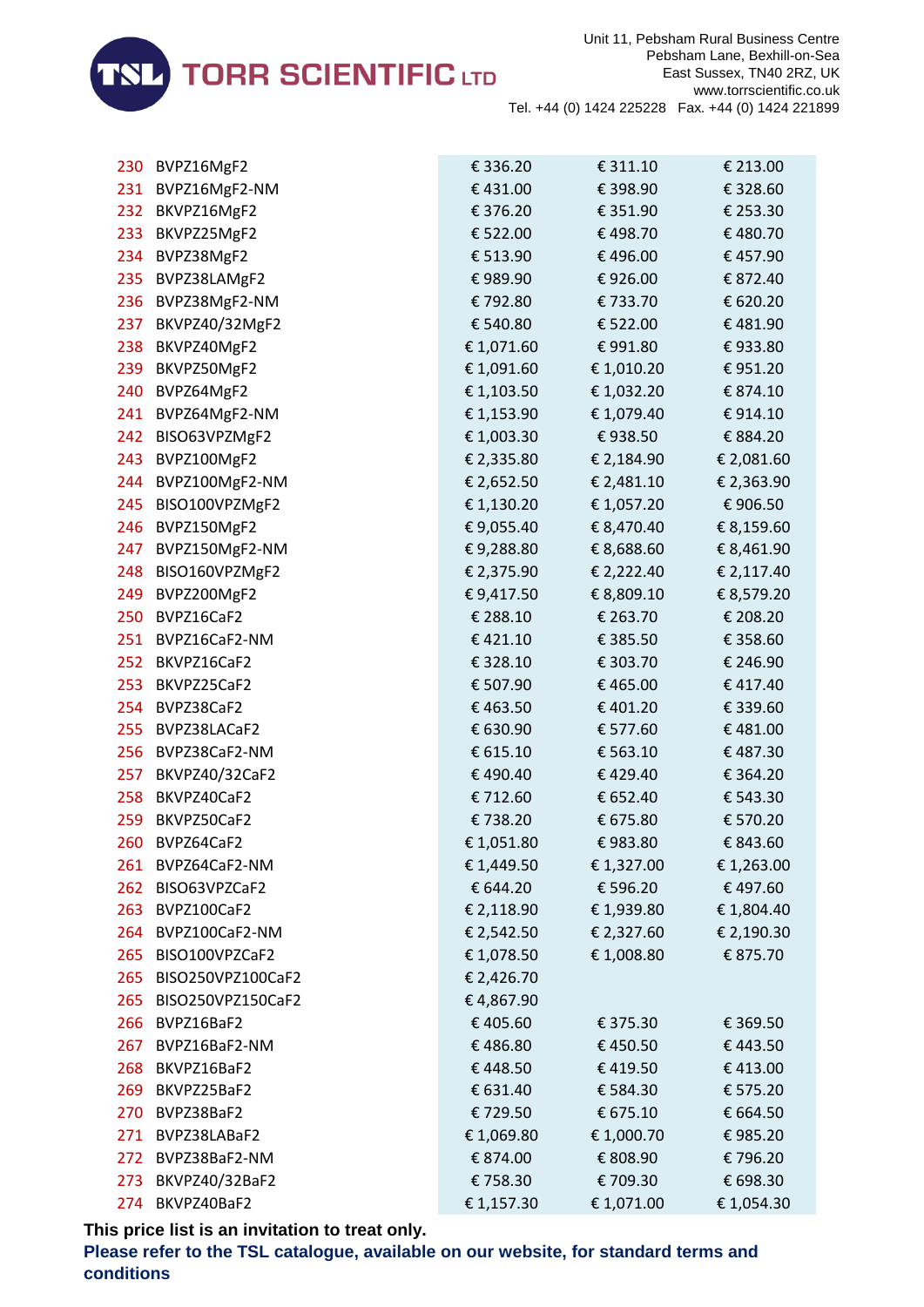

| 275 | BKVPZ50BaF2          | € 1,179.50 | € 1,091.50 | € 1,074.50 |
|-----|----------------------|------------|------------|------------|
| 276 | BVPZ64BaF2           | € 1,777.60 | € 1,662.70 | € 1,637.00 |
| 277 | BVPZ64BaF2-NM        | €1,979.20  | € 1,851.40 | € 1,822.60 |
| 278 | BISO63VPZBaF2        | € 1,096.50 | € 1,025.70 | €1,009.80  |
| 279 | BVPZ100BaF2          | € 3,858.90 | € 3,609.60 | € 3,553.60 |
| 280 | BVPZ100BaF2-NM       | €4,285.90  | €4,009.00  | € 3,946.80 |
| 281 | BISO100VPZBaF2       | € 1,804.30 | € 1,687.70 | € 1,661.60 |
|     | 282 VPZ16CVDDX       | <b>POA</b> | <b>POA</b> | <b>POA</b> |
| 283 | VPZ16CVDD            | <b>POA</b> | <b>POA</b> | <b>POA</b> |
| 284 | VPZ16CVDDX-LN        | <b>POA</b> | <b>POA</b> | <b>POA</b> |
| 285 | VPZ16CVDD-LN         | <b>POA</b> | <b>POA</b> | <b>POA</b> |
|     | 286 VPZ38/15CVDDX    | <b>POA</b> | <b>POA</b> | <b>POA</b> |
|     | 287 VPZ38/15CVDD     | <b>POA</b> | <b>POA</b> | <b>POA</b> |
| 288 | VPZ38/15CVDDX-LN     | <b>POA</b> | <b>POA</b> | <b>POA</b> |
| 289 | VPZ38/15CVDD-LN      | <b>POA</b> | <b>POA</b> | <b>POA</b> |
|     | 290 VPZ38/20CVDDX    | <b>POA</b> | <b>POA</b> | POA        |
|     | 291 VPZ38/20CVDD     | <b>POA</b> | <b>POA</b> | <b>POA</b> |
|     | 292 VPZ38/20CVDDX-LN | <b>POA</b> | <b>POA</b> | <b>POA</b> |
| 293 | VPZ38/20CVDD-LN      | <b>POA</b> | <b>POA</b> | <b>POA</b> |
| 294 | VPZ38/32CVDDX        | <b>POA</b> | <b>POA</b> | <b>POA</b> |
|     | 295 VPZ38/32CVDD     | <b>POA</b> | <b>POA</b> | <b>POA</b> |
|     | 296 VPZ38/32CVDD-LN  | <b>POA</b> | <b>POA</b> | <b>POA</b> |
| 297 | BVPZ16NQZ            | € 537.50   | € 529.50   | €404.50    |
| 298 | BVPZ16NQZ-NM         | € 607.50   | € 598.40   | €475.20    |
| 299 | BKVPZ16NQZ           | € 550.20   | € 542.00   | €414.10    |
| 300 | BKVPZ25NQZ           | € 1,040.00 | € 620.90   | € 617.90   |
| 301 | BVPZ38NQZ            | € 1,087.70 | € 606.10   | € 603.10   |
| 302 | BVPZ38LANQZ          | € 1,151.70 | € 1,029.90 | €1,029.90  |
| 303 | BVPZ38NQZ-NM         | € 1,157.60 | € 668.20   | € 664.90   |
| 304 | BKVPZ40/32NQZ        | € 1,129.00 | € 640.40   | € 637.20   |
| 305 | BKVPZ40NQZ           | € 1,606.00 | € 1,086.80 | € 1,081.40 |
| 306 | BKVPZ50NQZ           | € 1,637.80 | € 1,124.60 | € 1,119.00 |
| 307 | BVPZ64NQZ            | € 1,321.50 | € 1,301.80 | €1,282.30  |
| 308 | BVPZ64NQZ-NM         | € 1,560.10 | € 1,536.90 | € 1,513.90 |
| 309 | BISO63VPZNQZ         | €1,581.20  | € 1,070.00 | € 1,064.70 |
| 310 | BVPZ100NQZ           | €4,227.90  | € 2,061.50 | € 2,051.40 |
| 311 | BVPZ100NQZ-NM        | €4,509.30  | € 2,333.40 | € 2,321.90 |
| 312 | BISO100VPZNQZ        | € 1,348.20 | € 1,328.20 | €1,308.30  |
| 313 | BISO160VPZNQZ        | €4,268.00  | € 2,081.10 | € 2,070.80 |
| 314 | VPZ16QVAR            | € 583.20   | €493.30    | €450.40    |
| 315 | VPZ16QVAR-LN         | € 685.90   | € 577.50   | € 532.60   |
| 316 | VPZ16QVAR-NM         | € 774.10   | € 677.90   | € 636.20   |
| 317 | KVPZ16QVAR           | € 596.00   | € 504.10   | €466.30    |
| 318 | KVPZ25QVAR           | € 751.40   | € 643.10   | € 580.40   |
| 319 | VPZ38QVAR            | € 615.80   | € 527.00   | €481.80    |
| 320 | VPZ38LAQVAR          | € 699.40   | € 598.60   | € 554.10   |
|     | 321 VPZ38QVAR-LN     | € 773.40   | € 654.20   | € 605.00   |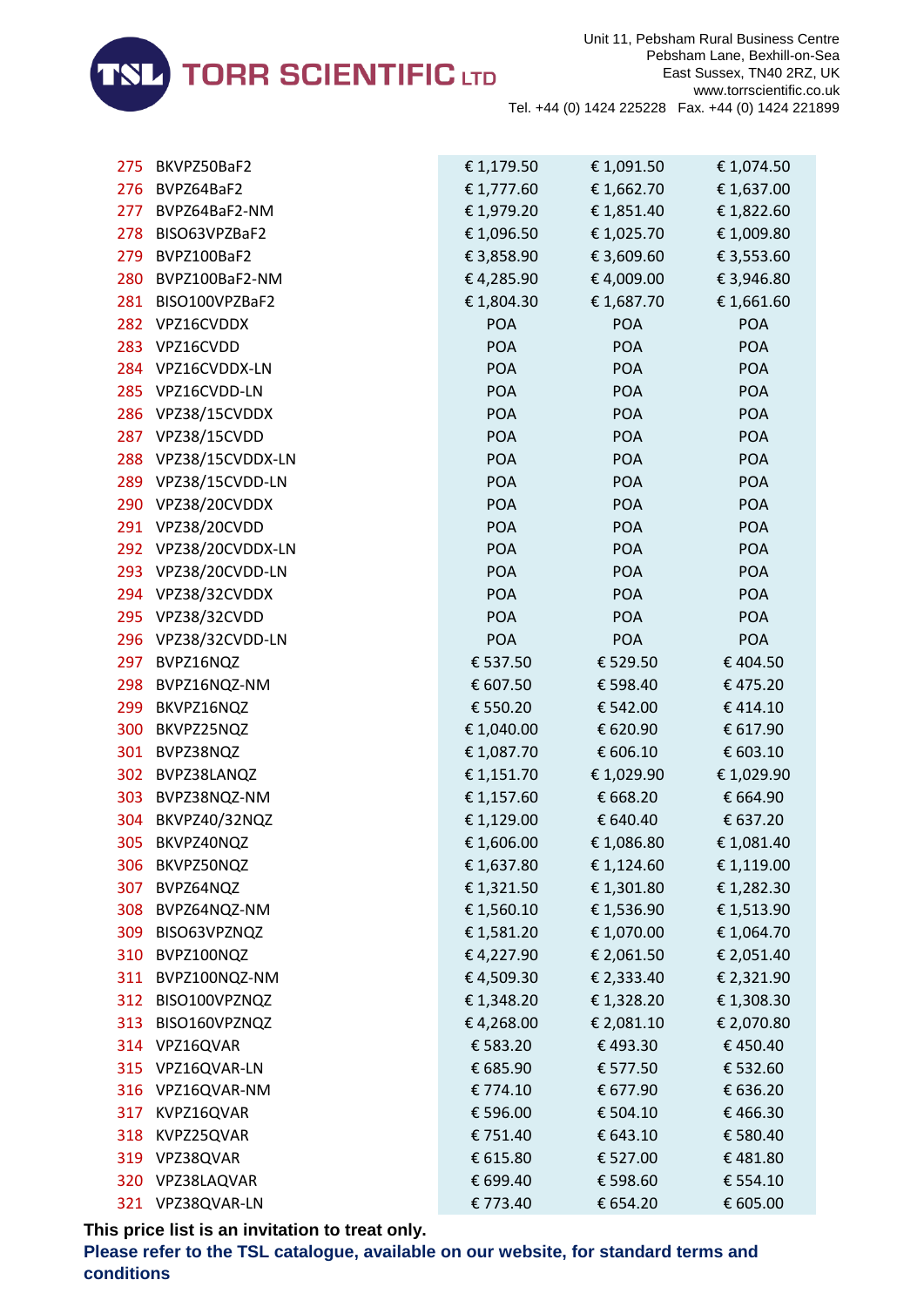

|     | 322 VPZ38LAQVAR-LN | € 837.50   | €708.40    | € 655.10   |
|-----|--------------------|------------|------------|------------|
|     | 323 VPZ38QVAR-NM   | € 872.80   | € 773.00   | € 726.00   |
|     | 324 KVPZ40/32QVAR  | € 641.90   | € 549.30   | € 508.50   |
|     | 325 KVPZ40QVAR     | € 773.50   | € 662.00   | € 605.10   |
| 326 | KVPZ50QVAR         | €789.70    | € 675.90   | € 617.80   |
| 327 | ISO63QVPZVAR       | € 712.60   | € 609.80   | € 564.50   |
|     | 328 VPZ64QVAR      | € 1,047.60 | € 907.00   | € 840.30   |
|     | 329 VPZ64QVAR-LN   | € 1,136.20 | €983.70    | € 900.10   |
|     | 330 VPZ64QVAR-NM   | € 1,332.90 | € 1,153.90 | € 1,069.10 |
|     | 331 VPZ100QVAR     | € 1,573.60 | € 1,487.60 | € 1,402.40 |
|     | 332 VPZ100QVAR-LN  | € 1,784.70 | € 1,651.70 | € 1,572.80 |
|     | 333 VPZ100QVAR-NM  | € 2,399.70 | € 2,316.30 | € 2,257.40 |
|     | 334 ISO100QVPZVAR  | € 1,030.80 | € 892.40   | € 816.50   |
|     | 335 VPZ150QVAR     | € 2,693.90 | € 2,546.60 | € 2,427.40 |
|     | 336 VPZ150QVAR-LN  | € 2,901.50 | € 2,742.90 | € 2,643.20 |
|     | 337 VPZ150QVAR-NM  | € 3,694.50 | € 3,455.80 | € 3,292.50 |
|     | 338 ISO160QVPZVAR  | € 1,641.50 | € 1,535.40 | € 1,462.80 |
|     | 339 VPZ200QVAR     | € 3,008.00 | € 2,843.60 | € 2,740.30 |
| 340 | VPZ16QAR           | € 338.10   | € 296.00   | € 277.90   |
|     | 341 VPZ16QAR-LN    | €442.80    | € 379.00   | € 359.60   |
|     | 342 VPZ16QAR-NM    | € 529.00   | €484.30    | €461.00    |
|     | 343 KVPZ16QAR      | € 350.90   | € 307.30   | € 288.40   |
|     | 344 KVPZ25QAR      | € 506.30   | €448.40    | €406.10    |
|     | 345 VPZ38QAR       | € 370.70   | € 328.30   | € 308.40   |
|     | 346 VPZ38LAQAR     | €428.50    | € 383.80   | € 360.70   |
|     | 347 VPZ38QAR-LN    | € 528.30   | € 457.40   | €429.00    |
|     | 348 VPZ38LAQAR-LN  | € 566.50   | €490.50    | €460.00    |
|     | 349 VPZ38QAR-NM    | € 627.70   | € 574.60   | € 546.90   |
| 350 | KVPZ40/32QAR       | € 396.70   | € 355.30   | € 333.90   |
| 351 | KVPZ40QAR          | € 502.60   | €445.10    | €413.10    |
| 352 | KVPZ50QAR          | € 518.80   | €459.50    | €426.40    |
| 353 | ISO63QVPZAR        | €441.70    | € 395.50   | € 371.70   |
|     | 354 VPZ64QAR       | €789.60    | € 699.30   | € 656.80   |
|     | 355 VPZ64QAR-LN    | € 878.20   | € 777.80   | € 721.80   |
|     | 356 VPZ64QAR-NM    | € 1,074.90 | € 951.90   | € 883.40   |
| 357 | VPZ100QAR          | € 1,147.90 | € 1,085.10 | € 1,022.90 |
|     | 358 VPZ100QAR-LN   | € 1,359.00 | € 1,257.70 | € 1,197.60 |
| 359 | VPZ100QAR-NM       | € 1,974.00 | € 1,925.00 | € 1,876.40 |
| 360 | ISO100QVPZAR       | € 772.70   | € 684.40   | € 635.10   |
| 361 | VPZ150QAR          | € 2,164.90 | € 2,025.00 | €1,929.30  |
|     | 362 VPZ150QAR-LN   | € 2,372.50 | € 2,219.20 | € 2,137.80 |
|     | 363 VPZ150QAR-NM   | € 3,165.60 | € 2,929.60 | € 2,789.70 |
| 364 | ISO160QVPZAR       | € 1,215.70 | € 1,137.20 | € 1,083.40 |
| 365 | VPZ200QAR          | € 2,479.10 | € 2,343.60 | € 2,233.90 |
| 366 | VPZ16QBBAR         | € 583.20   | €493.30    | €450.40    |
|     | 367 VPZ16QBBAR-LN  | € 688.00   | € 575.10   | € 531.40   |
|     | 368 VPZ16QBBAR-NM  | € 774.10   | € 677.90   | € 636.20   |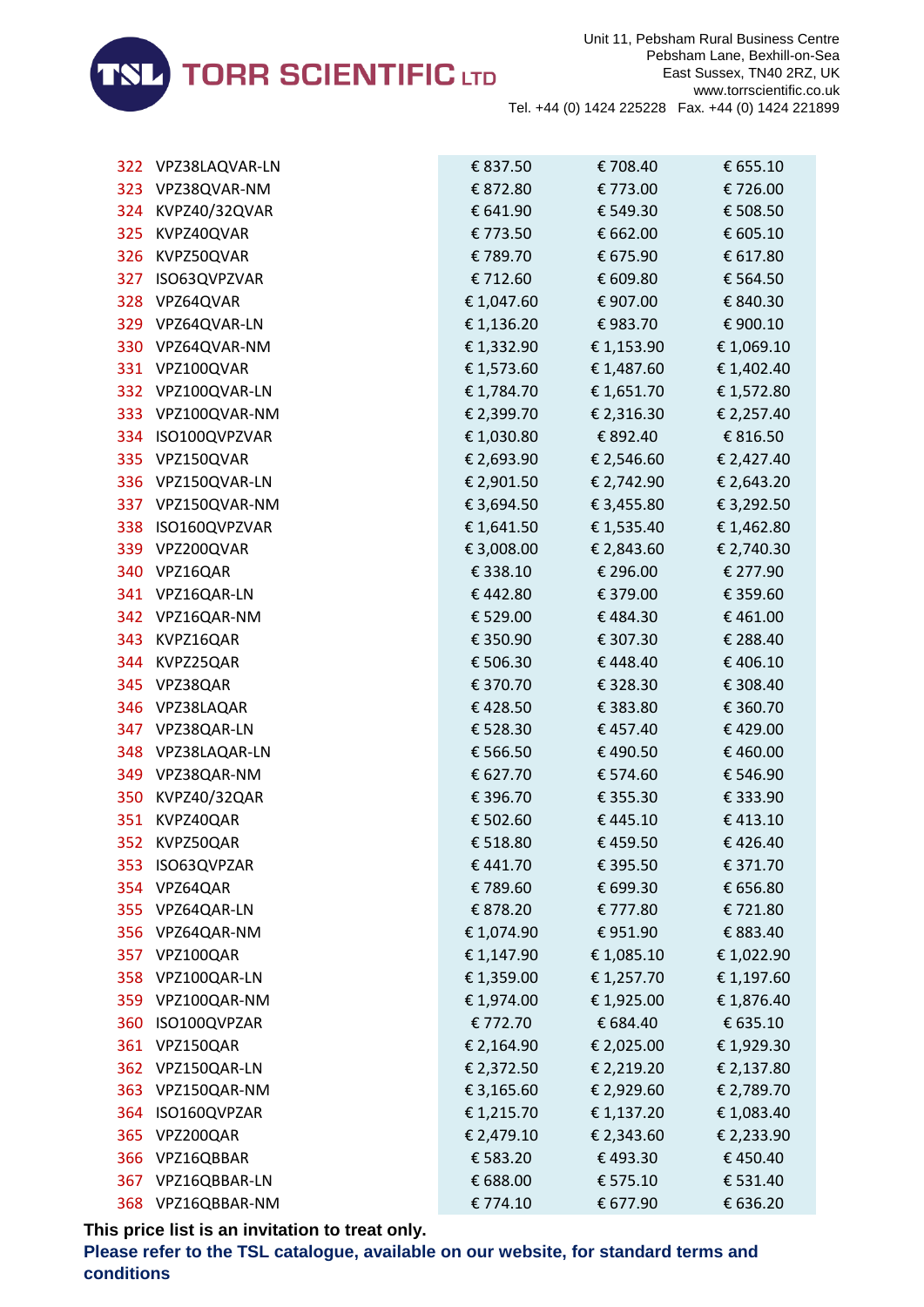

| 369 | KVPZ16QBBAR         | € 596.00   | € 504.10   | €466.30    |
|-----|---------------------|------------|------------|------------|
|     | 370 KVPZ25QBBAR     | € 751.40   | € 643.10   | € 580.40   |
|     | 371 VPZ38QBBAR      | € 615.80   | € 527.00   | €481.80    |
|     | 372 VPZ38LAQBBAR    | € 699.40   | € 598.60   | € 554.10   |
| 373 | VPZ38QBBAR-LN       | € 773.40   | € 654.20   | € 605.00   |
|     | 374 VPZ38LAQBBAR-LN | € 837.50   | € 708.40   | € 655.10   |
|     | 375 VPZ38QBBAR-NM   | € 872.80   | € 773.00   | € 726.00   |
|     | 376 KVPZ40/32QBBAR  | € 641.90   | € 549.30   | € 508.50   |
| 377 | KVPZ40QBBAR         | € 773.50   | € 662.00   | € 605.10   |
| 378 | KVPZ50QBBAR         | €789.70    | € 675.90   | € 617.80   |
|     | 379 ISO63QVPZBBAR   | € 712.60   | € 609.80   | € 564.50   |
|     | 380 VPZ64QBBAR      | € 1,047.60 | € 907.00   | € 840.30   |
|     | 381 VPZ64QBBAR-LN   | € 1,136.20 | € 983.70   | € 900.10   |
|     | 382 VPZ64QBBAR-NM   | € 1,332.90 | € 1,153.90 | € 1,069.10 |
|     | 383 VPZ100QBBAR     | € 1,573.60 | € 1,487.60 | € 1,402.40 |
|     | 384 VPZ100QBBAR-LN  | € 1,784.70 | € 1,651.70 | € 1,572.80 |
|     | 385 VPZ100QBBAR-NM  | € 2,399.70 | € 2,316.30 | € 2,257.40 |
|     | 386 ISO100QVPZBBAR  | € 1,030.80 | € 892.40   | € 816.50   |
| 387 | VPZ150QBBAR         | € 2,693.90 | € 2,546.60 | € 2,427.40 |
|     | 388 VPZ150QBBAR-LN  | € 2,901.50 | € 2,742.90 | € 2,643.20 |
|     | 389 VPZ150QBBAR-NM  | € 3,694.50 | € 3,455.80 | € 3,292.50 |
|     | 390 ISO160QVPZBBAR  | € 1,641.50 | € 1,535.40 | € 1,462.80 |
|     | 391 VPZ200QBBAR     | € 3,008.00 | € 2,843.60 | € 2,740.30 |
|     | 392 VPZ16QWAR       | €796.10    | € 657.50   | € 607.00   |
|     | 393 VPZ16QWAR-LN    | € 900.80   | € 744.00   | € 686.90   |
|     | 394 VPZ16QWAR-NM    | €987.00    | € 844.70   | € 791.60   |
|     | 395 KVPZ16QWAR      | € 808.90   | € 676.20   | € 616.80   |
| 396 | KVPZ25QWAR          | €964.30    | € 815.60   | €735.20    |
|     | 397 VPZ38QWAR       | € 828.70   | € 692.70   | € 640.10   |
|     | 398 VPZ38LAQWAR     | €925.20    | € 773.40   | € 714.60   |
|     | 399 VPZ38QWAR-LN    | €986.30    | € 824.40   | € 752.00   |
| 400 | VPZ38QLAWAR-LN      | € 1,063.30 | € 888.80   | € 821.20   |
| 401 | VPZ38QWAR-NM        | € 1,085.70 | €939.90    | € 870.80   |
| 402 | KVPZ40/32QWAR       | € 854.70   | €723.00    | € 660.20   |
| 403 | KVPZ40QWAR          | €999.30    | € 835.30   | € 771.80   |
| 404 | KVPZ50QWAR          | € 1,015.50 | € 859.00   | €784.30    |
| 405 | ISO63QVPZWAR        | €938.40    | € 793.70   | €724.80    |
| 406 | VPZ64QWAR           | € 1,305.70 | € 1,117.40 | € 1,021.40 |
| 407 | VPZ64QWAR-LN        | € 1,394.20 | € 1,193.20 | € 1,090.70 |
| 408 | VPZ64QWAR-NM        | € 1,590.90 | €1,361.50  | € 1,244.50 |
| 409 | VPZ100QWAR          | € 1,980.00 | € 1,871.80 | € 1,764.50 |
| 410 | VPZ100QWAR-LN       | € 2,191.10 | € 2,049.60 | € 1,931.00 |
| 411 | VPZ100QWAR-NM       | € 2,806.10 | € 2,708.60 | € 2,611.90 |
| 412 | ISO100QVPZWAR       | € 1,288.80 | € 1,090.10 | €1,008.20  |
| 413 | VPZ150QWAR          | € 3,177.70 | € 3,004.00 | € 2,894.80 |
| 414 | VPZ150QWAR-LN       | € 3,385.30 | € 3,200.20 | € 3,083.90 |
| 415 | VPZ150QWAR-NM       | €4,178.30  | € 3,908.40 | € 3,723.60 |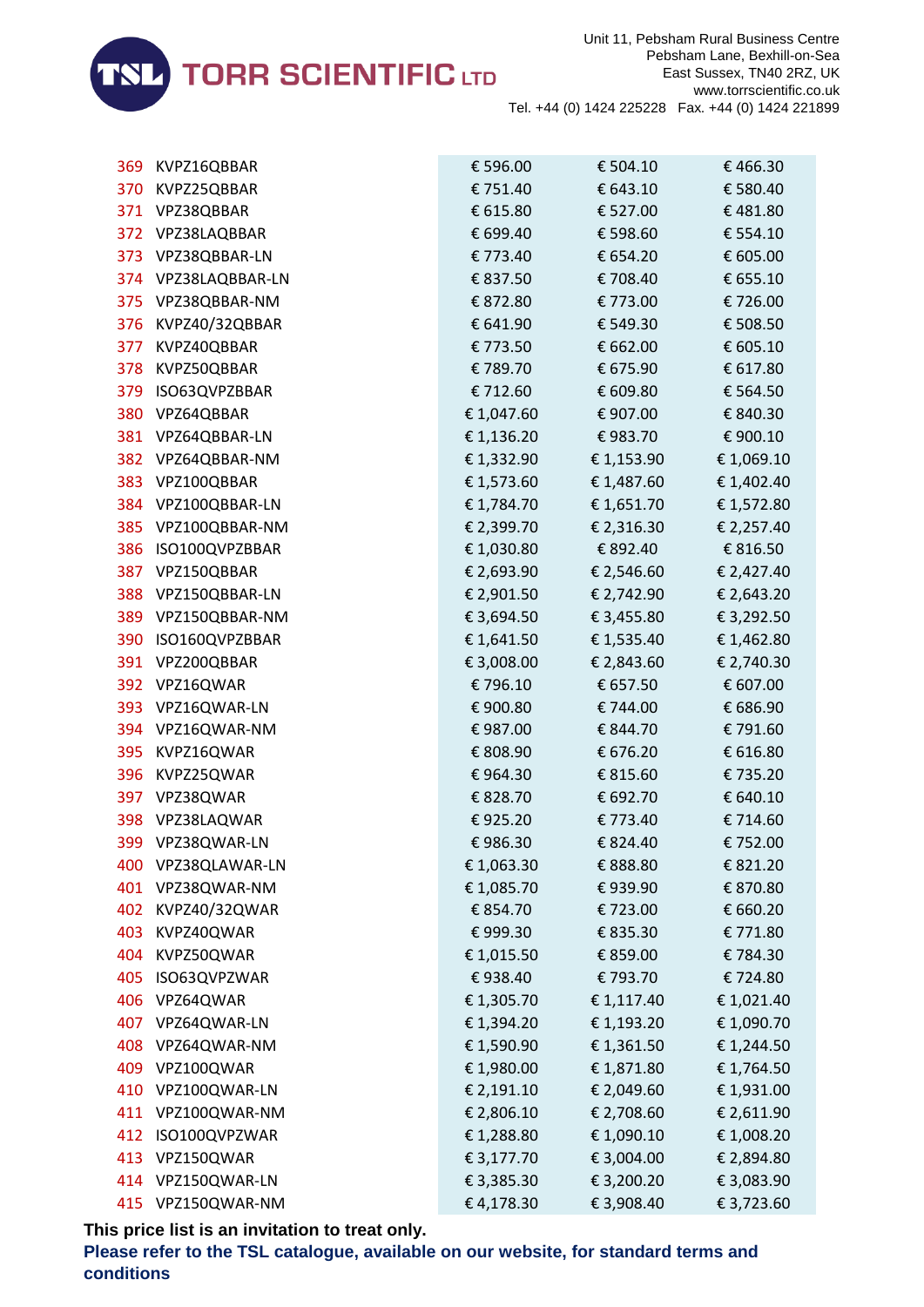

|     | 416 ISO160QVPZWAR | € 2,047.80 | € 1,915.50        | € 1,825.00 |
|-----|-------------------|------------|-------------------|------------|
|     | 417 VPZ200QWAR    | € 3,491.80 | € 3,335.70        | € 3,181.00 |
|     | 418 VPZ16AR       | € 251.60   | € 202.80          | € 179.40   |
|     | 419 VPZ16AR-LN    | € 318.80   | € 279.20          | € 255.70   |
| 420 | KVPZ16AR          | € 268.40   | € 227.00          | € 207.30   |
|     | 421 KVPZ25AR      | € 277.40   | € 234.70          | € 214.30   |
|     | 422 VPZ38AR       | € 251.60   | € 202.80          | € 179.40   |
|     | 423 VPZ38LAAR     | € 261.90   | € 211.10          | € 184.20   |
|     | 424 VPZ38AR-LN    | € 360.40   | € 322.80          | € 303.40   |
|     | 425 VPZ38LAAR-LN  | € 370.20   | € 331.50          | € 311.60   |
|     | 426 KVPZ40AR      | € 282.60   | € 239.00          | € 218.30   |
|     | 427 KVPZ50AR      | € 295.50   | € 252.90          | € 231.20   |
|     | 428 VPZ50AR       | € 328.10   | € 287.30          | € 266.40   |
|     | 429 ISO63VPZAR    | € 275.70   | € 238.70          | € 221.10   |
|     | 430 VPZ64AR       | € 367.70   | € 300.10          | € 269.50   |
|     | 431 VPZ64LAAR     | €459.20    | € 406.70          | € 377.40   |
|     | 432 VPZ64AR-LN    | € 523.30   | €468.70           | €440.40    |
|     | 433 VPZ100AR      | € 610.30   | € 589.10          | € 562.00   |
|     | 434 VPZ100AR-LN   | € 860.00   | € 838.70          | € 800.50   |
|     | 435 ISO100VPZAR   | € 408.60   | € 353.70          | € 331.80   |
|     | 436 VPZ150AR      | € 842.50   | $\epsilon$ 821.60 | € 809.20   |
|     | 437 VPZ150AR-LN   | € 1,144.10 | € $1,127.10$      | € 1,098.90 |
|     | 438 ISO160VPZAR   | € 714.30   | € 689.50          | € 664.90   |
|     | 439 VPZ200AR      | € 967.70   | € 943.70          | €929.40    |
|     | 440 VPZ16BBAR     | €496.80    | € 395.50          | € 354.20   |
|     | 441 VPZ16BBAR-LN  | € 563.90   | € 471.40          | €430.00    |
|     | 442 KVPZ16BBAR    | € 513.50   | €424.10           | € 381.40   |
|     | 443 KVPZ25BBAR    | € 522.60   | €431.60           | € 388.10   |
|     | 444 VPZ38BBAR     | €496.80    | € 395.50          | € 354.20   |
|     | 445 VPZ38LABBAR   | € 532.90   | €429.50           | € 374.60   |
|     | 446 VPZ38BBAR-LN  | € 605.50   | € 518.20          | €479.70    |
| 447 | VPZ38LABBAR-LN    | € 641.10   | € 548.70          | € 507.90   |
| 448 | KVPZ40BBAR        | € 553.50   | €457.20           | €411.10    |
| 449 | KVPZ50BBAR        | € 566.40   | €467.80           | €426.30    |
| 450 | VPZ50BBAR         | € 599.10   | € 500.80          | €456.80    |
| 451 | ISO63VPZBBAR      | € 546.60   | €451.50           | €416.80    |
|     | 452 VPZ64BBAR     | € 625.80   | € 504.40          | €452.30    |
|     | 453 VPZ64LABBAR   | € 717.30   | € 613.80          | € 561.10   |
|     | 454 VPZ64BBAR-LN  | €781.30    | € 676.40          | € 626.70   |
|     | 455 VPZ100BBAR    | € 1,036.00 | €989.70           | €943.80    |
|     | 456 VPZ100BBAR-LN | € 1,285.70 | € 1,241.10        | € 1,184.00 |
| 457 | ISO100VPZBBAR     | € 666.60   | € 563.80          | € 514.90   |
| 458 | VPZ150BBAR        | € 1,371.50 | € 1,337.40        | € 1,303.70 |
| 459 | VPZ150BBAR-LN     | € 1,673.10 | € 1,631.60        | € 1,590.40 |
| 460 | ISO160VPZBBAR     | € 1,140.10 | € 1,089.10        | € 1,038.60 |
|     | 461 VPZ200BBAR    | € 1,496.60 | € 1,459.50        | € 1,422.70 |
|     | 462 VPZ16VAR      | €496.80    | € 395.50          | € 354.20   |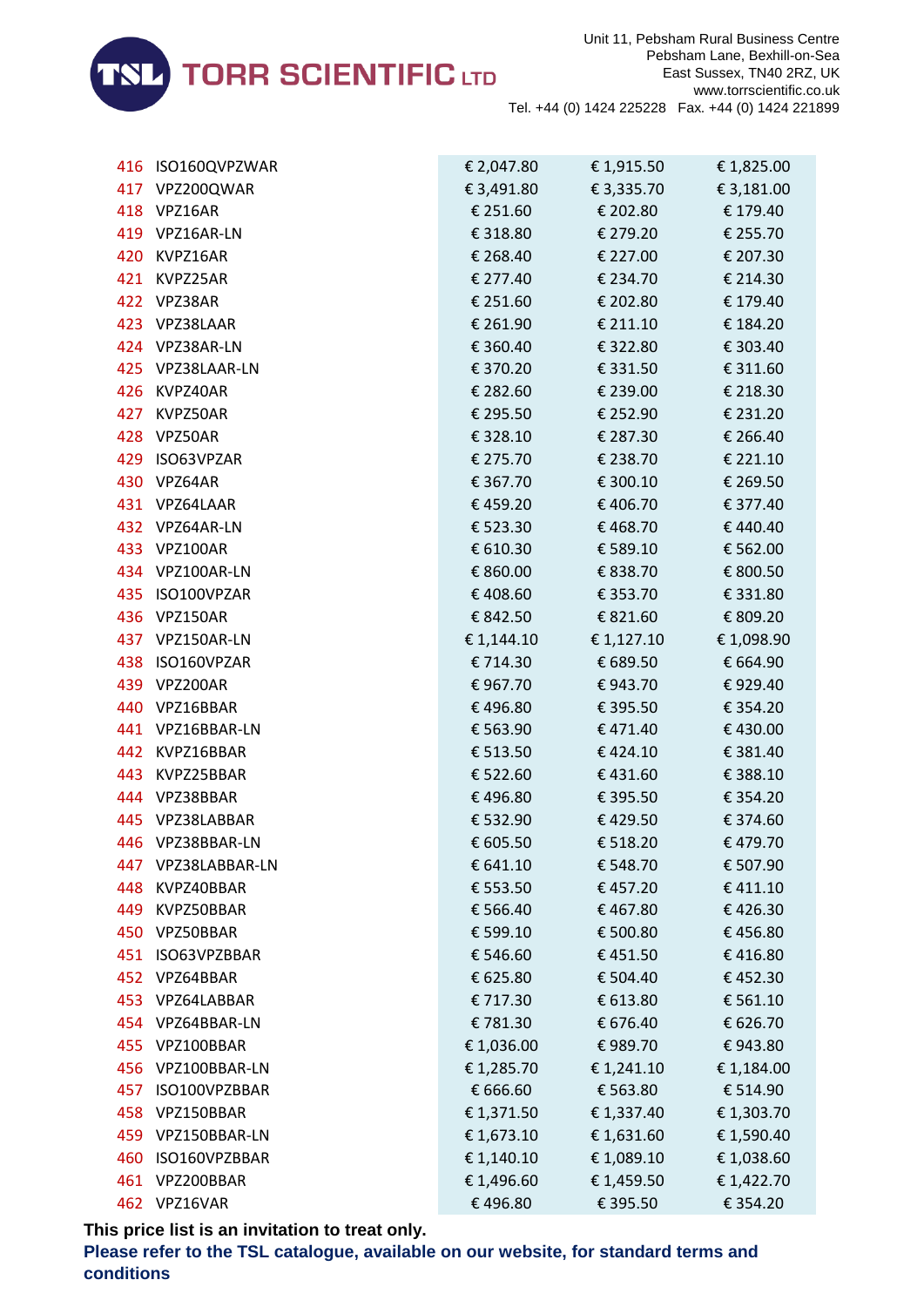

|      | 463 VPZ16VAR-LN      | € 563.90   | €471.40    | €430.00    |
|------|----------------------|------------|------------|------------|
|      | 464 KVPZ16VAR        | € 513.50   | €424.10    | € 381.40   |
|      | 465 KVPZ25VAR        | € 522.60   | €431.60    | € 388.10   |
|      | 466 VPZ38VAR         | €496.80    | € 395.50   | € 354.20   |
|      | 467 VPZ38LAVAR       | € 532.90   | €429.50    | € 374.60   |
|      | 468 VPZ38VAR-LN      | € 605.50   | € 518.20   | €479.70    |
|      | 469 VPZ38LAVAR-LN    | € 641.10   | € 548.70   | € 507.90   |
|      | 470 KVPZ40VAR        | € 553.50   | €457.20    | €411.10    |
|      | 471 KVPZ50VAR        | € 566.40   | €467.80    | €426.30    |
|      | 472 VPZ50VAR         | € 599.10   | € 500.80   | €456.80    |
|      | 473 ISO63VPZVAR      | € 546.60   | €451.50    | €416.80    |
|      | 474 VPZ64VAR         | € 625.80   | € 504.40   | €452.30    |
|      | 475 VPZ64LAVAR       | € 717.30   | € 613.80   | € 561.10   |
|      | 476 VPZ64VAR-LN      | €781.30    | € 676.40   | € 626.70   |
|      | 477 VPZ100VAR        | € 1,036.00 | €989.70    | €943.80    |
|      | 478 VPZ100VAR-LN     | € 1,285.70 | € 1,241.10 | € 1,184.00 |
|      | 479 ISO100VPZVAR     | € 666.60   | € 563.80   | € 514.90   |
|      | 480 VPZ150VAR        | € 1,371.50 | € 1,337.40 | € 1,303.70 |
|      | 481 VPZ150VAR-LN     | € 1,673.10 | € 1,631.60 | € 1,590.40 |
|      | 482 ISO160VPZVAR     | € 1,140.10 | € 1,089.10 | € 1,038.60 |
|      | 483 VPZ200VAR        | € 1,496.60 | € 1,459.50 | € 1,422.70 |
|      | 484 VPZ16WAR         | € 709.60   | € 564.90   | € 505.90   |
|      | 485 VPZ16WAR-LN      | €776.80    | € 641.60   | € 584.60   |
|      | 486 KVPZ16WAR        | €726.40    | € 592.70   | € 532.30   |
|      | 487 KVPZ25WAR        | € 735.40   | € 600.10   | € 538.90   |
|      | 488 VPZ38WAR         | € 709.60   | € 564.90   | € 505.90   |
|      | 489 VPZ38LAWAR       | €758.60    | € 604.00   | € 540.90   |
|      | 490 VPZ38WAR-LN      | € 818.40   | € 684.10   | € 632.10   |
|      | 491 VPZ38LAWAR-LN    | € 866.90   | € 724.60   | € 669.60   |
|      | 492 KVPZ40/32WAR     | €762.10    | € 621.80   | € 573.50   |
|      | 493 KVPZ40WAR        | € 772.40   | € 630.30   | € 573.60   |
| 494. | KVPZ50WAR            | €787.00    | € 634.40   | € 568.90   |
| 495  | VPZ50WAR             | € 878.50   | € 743.10   | € 678.50   |
| 496  | ISO63VPZWAR          | €942.60    | € 806.70   | € 737.40   |
|      | 497 VPZ64WAR         | €997.30    | € 833.70   | € 770.30   |
| 498  | VPZ64LAWAR           | € 1,247.00 | € 1,092.00 | € 1,012.60 |
|      | 499 VPZ64WAR-LN      | €924.60    | € 763.70   | € 695.80   |
|      | 500 VPZ100WAR        | € 1,623.00 | € 1,550.50 | € 1,478.60 |
|      | 501 VPZ100WAR-LN     | € 1,924.60 | € 1,857.80 | € 1,772.40 |
|      | 502 ISO100VPZWAR     | € 1,101.40 | €942.60    | € 872.50   |
|      | 503 VPZ150WAR        | € 1,980.40 | € 1,931.30 | € 1,882.60 |
|      | 504 VPZ150WAR-LN     | € 1,451.50 | € 1,401.00 | € 1,365.40 |
| 505  | ISO160VPZWAR         | € 1,219.20 | € 1,152.60 | € 1,086.60 |
| 506  | VPZ200WAR            | € 2,093.90 | € 2,021.20 | € 1,969.70 |
| 507  | VPZ16S-200-AR        | € 356.70   | € 315.90   | € 296.70   |
|      | 508 VPZ16S-200-AR-LN | €464.60    | €420.70    | € 400.20   |
|      | 509 VPZ16S-200-AR-NM | € 599.20   | € 542.60   | € 510.30   |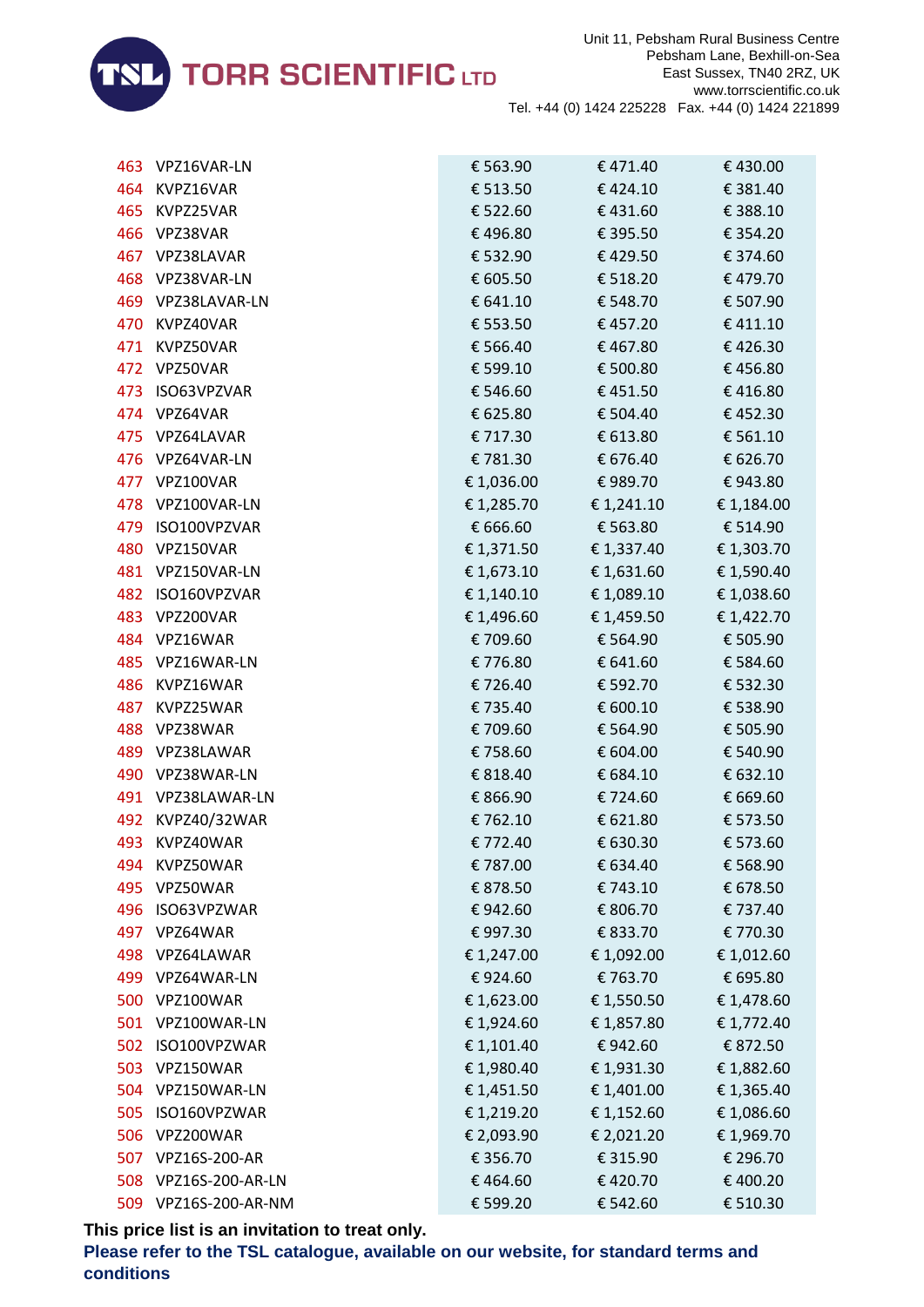

|     | 510 KVPZ16S-200-AR       | € 395.00   | € 353.80   | € 336.40   |
|-----|--------------------------|------------|------------|------------|
|     | 511 KVPZ25S-200-AR       | € 573.50   | €490.80    | €454.30    |
|     | 512 VPZ23S-200-AR        | €492.70    | € 451.00   | €429.30    |
|     | 513 VPZ38S-200-AR        | €424.10    | € 379.80   | € 361.20   |
|     | 514 VPZ38LAS-200-AR      | €461.90    | €418.30    | € 397.90   |
|     | 515 VPZ38S-200-AR-LN     | € 538.60   | €487.70    | €453.30    |
|     | 516 VPZ38LAS-200-AR-LN   | € 576.30   | € 521.90   | €490.80    |
|     | 517 VPZ38S-200-AR-NM     | € 675.90   | € 625.50   | € 602.30   |
|     | 518 KVPZ40/32S-200-AR    | €449.80    | €407.30    | € 387.50   |
|     | 519 KVPZ40S-200-AR       | € 595.80   | € 521.70   | €495.60    |
|     | 520 KVPZ50S-200-AR       | € 612.90   | € 536.70   | € 509.80   |
|     | 521 VPZ64S-200-AR        | € 789.60   | € 699.30   | € 656.80   |
|     | 522 VPZ64S-200-AR-LN     | € 848.40   | € 776.70   | € 739.30   |
|     | 523 VPZ64S-200-AR-NM     | € 1,058.20 | €989.80    | €953.50    |
|     | 524 ISO63SVPZ-200-AR     | € 475.50   | €431.30    | €409.10    |
|     | 525 VPZ100S-200-AR       | € 1,643.80 | € 1,537.60 | € 1,464.90 |
|     | 526 VPZ100S-200-AR-LN    | € 2,952.90 | € 2,762.20 | € 2,660.80 |
|     | 527 VPZ100S-200-AR-NM    | € 3,045.10 | € 2,835.70 | € 2,759.20 |
| 528 | ISO100SVPZ-200-AR        | € 815.40   | € 722.20   | € 678.20   |
|     | 529 VPZ150S-200-AR       | € 3,410.50 | € 3,224.10 | € 3,073.10 |
|     | 530 VPZ150S-200-AR-LN    | € 3,615.80 | € 3,418.20 | € 3,186.50 |
|     | 531 VPZ150S-200-AR-NM    | € 4,553.00 | €4,440.00  | €4,192.70  |
|     | 532 ISO160SVPZ-200-AR    | € 3,674.40 | € 3,473.60 | € 3,310.90 |
|     | 533 VPZ200S-200-AR       | € 3,726.00 | € 3,559.40 | € 3,357.40 |
|     | 534 VPZ16S-200-BBAR      | € 601.80   | € 509.10   | €470.80    |
|     | 535 VPZ16S-200-BBAR-LN   | € 709.70   | € 614.40   | € 576.20   |
|     | 536 VPZ16S-200-BBAR-NM   | € 844.30   | € 739.40   | € 685.60   |
|     | 537 KVPZ16S-200-BBAR     | € 640.10   | € 547.80   | € 507.10   |
| 538 | KVPZ25S-200-BBAR         | € 818.60   | € 684.30   | € 632.30   |
|     | 539 VPZ23S-200-BBAR      | € 737.80   | € 646.10   | € 606.40   |
|     | 540 VPZ38S-200-BBAR      | € 669.20   | € 579.40   | € 536.80   |
|     | 541 VPZ38LAS-200-BBAR    | €732.90    | € 634.50   | € 587.80   |
|     | 542 VPZ38S-200-BBAR-LN   | €783.70    | € 678.50   | € 628.60   |
|     | 543 VPZ38LAS-200-BBAR-LN | € 847.30   | €733.50    | € 679.60   |
|     | 544 VPZ38S-200-BBAR-NM   | €921.00    | € 824.80   | € 775.20   |
| 545 | KVPZ40/32S-200-BBAR      | € 694.90   | € 601.60   | € 557.40   |
| 546 | KVPZ40S-200-BBAR         | € 866.70   | € 741.70   | € 686.60   |
| 547 | KVPZ50S-200-BBAR         | € 883.80   | € 756.40   | € 700.20   |
| 548 | VPZ64S-200-BBAR          | € 1,047.60 | € 896.60   | € 840.30   |
| 549 | VPZ64S-200-BBAR-LN       | € 1,106.40 | € 990.90   | €920.30    |
| 550 | VPZ64S-200-BBAR-NM       | € 1,316.20 | € 1,191.90 | € 1,133.90 |
| 551 | ISO63SVPZ-200-BBAR       | € 746.40   | € 646.20   | € 606.10   |
| 552 | VPZ100S-200-BBAR         | € 1,949.30 | € 1,842.80 | € 1,737.20 |
|     | 553 VPZ100S-200-BBAR-LN  | € 2,069.50 | € 1,956.40 | € 1,844.30 |
| 554 | VPZ100S-200-BBAR-NM      | € 3,378.70 | € 3,160.40 | € 3,044.50 |
| 555 | ISO100SVPZ-200-BBAR      | € 1,073.40 | €929.30    | € 861.00   |
|     | 556 VPZ150S-200-BBAR     | € 3,939.50 | € 3,763.40 | € 3,549.80 |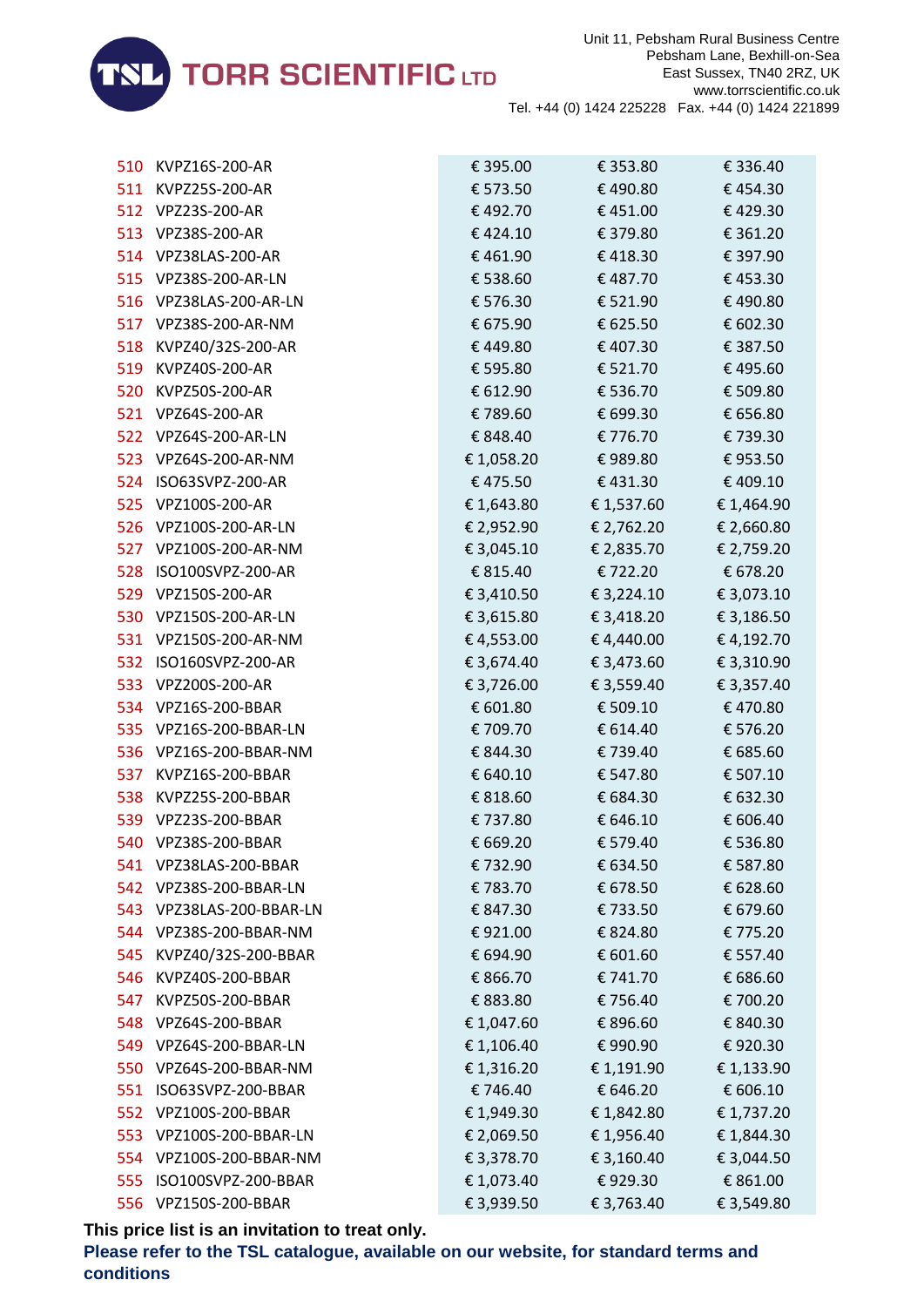

| 557 VPZ150S-200-BBAR-LN | € 4,144.70 | € 3,918.20 | € 3,693.70 |
|-------------------------|------------|------------|------------|
| 558 VPZ150S-BBAR-NM     | € 5,081.90 | € 4,955.90 | €4,679.90  |
| 559 ISO160SVPZ-200-BBAR | € 1,991.20 | € 1,882.40 | € 1,774.50 |
| 560 VPZ200S-200-BBAR    | € 4,254.90 | € 4,064.70 | € 3,876.20 |
| 561 VPZ16S-200-VAR      | € 601.80   | € 509.10   | €470.80    |
| 562 VPZ16S-200-VAR-LN   | € 709.70   | € 614.40   | € 576.20   |
| 563 VPZ16S-200-VAR-NM   | € 844.30   | € 739.40   | € 685.60   |
| 564 KVPZ16S-200-VAR     | € 640.10   | € 547.80   | € 507.10   |
| 565 KVPZ25S-200-VAR     | € 818.60   | € 684.30   | € 632.30   |
| 566 VPZ23S-200-VAR      | € 737.80   | € 646.10   | € 606.40   |
| 567 VPZ38S-200-VAR      | € 669.20   | € 579.40   | € 536.80   |
| 568 VPZ38LAS-200-VAR    | € 732.90   | € 634.50   | € 587.80   |
| 569 VPZ38S-200-VAR-LN   | € 783.70   | € 678.50   | € 628.60   |
| 570 VPZ38LAS-200-VAR-LN | € 847.30   | € 733.50   | € 679.60   |
| 571 VPZ38S-200-VAR-NM   | €921.00    | € 824.80   | € 775.20   |
| 572 KVPZ40/32S-200-VAR  | € 694.90   | € 601.60   | € 557.40   |
| 573 KVPZ40S-200-VAR     | € 866.70   | € 741.70   | € 686.60   |
| 574 KVPZ50S-200-VAR     | € 883.80   | € 756.40   | € 700.20   |
| 575 VPZ64S-200-VAR      | € 1,047.60 | € 896.60   | € 840.30   |
| 576 VPZ64S-200-VAR-LN   | € 1,106.40 | € 990.90   | € 920.30   |
| 577 VPZ64S-200-VAR-NM   | € 1,316.20 | € 1,191.90 | € 1,133.90 |
| 578 ISO63SVPZ-200-VAR   | € 746.40   | € 646.20   | € 606.10   |
| 579 VPZ100S-200-VAR     | € 1,949.30 | € 1,842.80 | € 1,737.20 |
| 580 VPZ100S-200-VAR-LN  | € 2,069.50 | € 1,956.40 | € 1,844.30 |
| 581 VPZ100S-200-VAR-NM  | € 3,378.70 | € 3,160.40 | € 3,044.50 |
| 582 ISO100SVPZ-200-VAR  | € 1,073.40 | € 929.30   | € 861.00   |
| 583 VPZ150S-200-VAR     | € 3,939.50 | € 3,763.40 | € 3,549.80 |
| 584 VPZ150S-200-VAR-LN  | € 4,144.70 | € 3,918.20 | € 3,693.70 |
| 585 VPZ150S-200-VAR-NM  | € 5,081.90 | € 4,955.90 | €4,679.90  |
| 586 ISO160SVPZ-200-VAR  | € 1,991.20 | € 1,882.40 | € 1,774.50 |
| 587 VPZ200S-200-VAR     | € 4,254.90 | € 4,064.70 | € 3,876.20 |
| 588 BVPZ16ZnSe-10600    | € 787.00   | € 767.50   | € 693.60   |
| 589 BVPZ16ZnSe-2-15     | € 1,723.50 | € 960.50   | € 870.40   |
| 590 BVPZ16ZnSe-LN-10600 | € 1,101.20 | € 876.60   | € 785.10   |
| 591 BVPZ16ZnSe-LN-2-15  | € 1,825.30 | € 1,053.50 | € 958.00   |
| 592 BVPZ16ZnSe-NM-10600 | € 1,310.60 | € 1,108.50 | € 1,064.10 |
| 593 BVPZ16ZnSe-NM-2-15  | € 2,049.20 | € 1,305.10 | € 1,237.80 |
| 594 BKVPZ16ZnSe-10600   | € 1,025.00 | € 805.80   | € 740.90   |
| 595 BKVPZ16ZnSe-2-15    | € 1,763.60 | € 1,000.30 | € 908.10   |
| 596 BKVPZ25ZnSe-10600   | € 1,225.90 | € 1,012.50 | € 874.00   |
| 597 BKVPZ25ZnSe-2-15    | € 2,109.30 | € 1,259.40 | €1,065.20  |
| 598 BVPZ38ZnSe-10600    | € 793.50   | € 773.80   | € 722.90   |
| 599 BVPZ38ZnSe-2-15     | € 2,227.40 | € 1,174.80 | € 1,058.70 |
| 600 BVPZ38LAZnSe-10600  | € 1,855.70 | € 1,662.00 | € 1,543.50 |
| 601 BVPZ38LAZnSe-2-15   | € 2,783.50 | € 2,077.40 | € 1,929.40 |
| 602 BVPZ38ZnSe-LN-10600 | € 1,282.40 | € 1,122.90 | € 1,041.20 |
| 603 BVPZ38ZnSe-LN-2-15  | € 2,374.20 | € 1,346.70 | € 1,246.00 |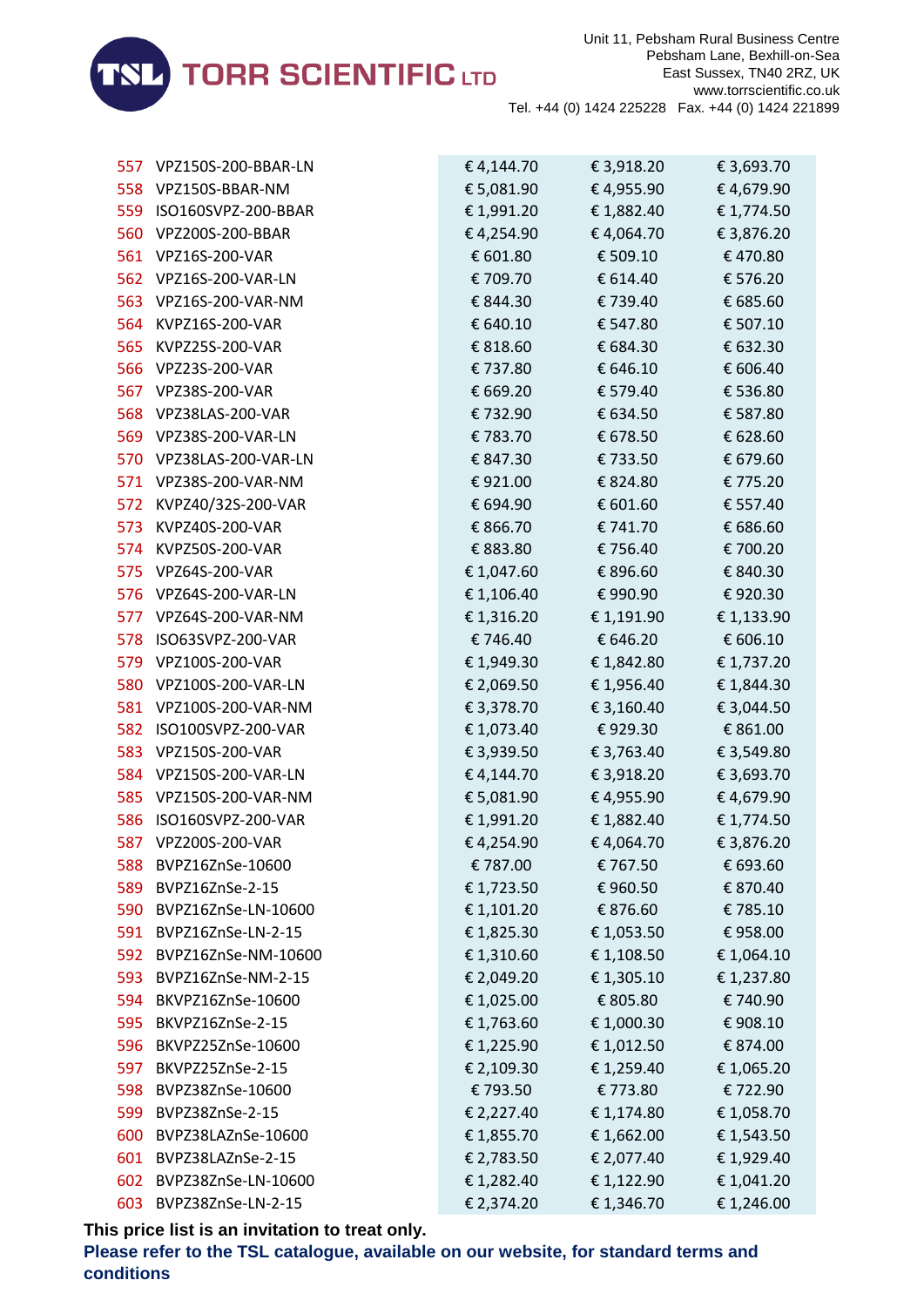

| 604 | BVPZ38LAZnSe-LN-10600 | € 1,802.10 | € 1,667.70 | € 1,498.90 |
|-----|-----------------------|------------|------------|------------|
| 605 | BVPZ38LAZnSe-LN-2-15  | € 2,711.70 | € 2,077.80 | € 1,879.60 |
| 606 | BVPZ38ZnSe-NM-10600   | € 1,652.00 | € 1,167.20 | € 1,079.70 |
| 607 | BVPZ38ZnSe-NM-2-15    | € 2,765.70 | € 1,403.60 | € 1,287.20 |
| 608 | BKVPZ40/32ZnSe-10600  | € 1,140.70 | €964.80    | € 869.70   |
| 609 | BKVPZ40/32ZnSe-2-15   | € 2,254.40 | € 1,211.40 | € 1,071.50 |
| 610 | BKVPZ40ZnSe-10600     | € 1,939.60 | € 1,659.90 | € 1,536.50 |
| 611 | BKVPZ40ZnSe-2-15      | € 2,867.50 | € 2,083.00 | €1,930.80  |
| 612 | BKVPZ50ZnSe-10600     | € 1,957.50 | € 1,694.70 | € 1,570.10 |
| 613 | BKVPZ50ZnSe-2-15      | € 2,885.40 | € 2,124.70 | € 1,942.80 |
| 614 | BVPZ64ZnSe-10600      | € 2,359.50 | € 2,254.00 | € 2,126.10 |
|     | 615 BVPZ64ZnSe-2-15   | € 3,539.20 | € 2,817.50 | € 2,663.40 |
| 616 | BVPZ64ZnSe-LN-10600   | € 2,579.20 | € 2,335.60 | € 2,221.90 |
| 617 | BVPZ64ZnSe-LN-2-15    | € 3,735.80 | € 2,899.60 | € 2,737.40 |
| 618 | BVPZ64ZnSe-NM-10600   | € 2,798.70 | € 2,562.20 | € 2,438.70 |
| 619 | BVPZ64ZnSe-NM-2-15    | € 3,978.40 | € 3,127.50 | € 2,954.60 |
| 620 | BISO63VPZZnSe-10600   | € 1,869.10 | € 1,673.90 | € 1,554.60 |
| 621 | BISO63VPZZnSe-2-15    | € 2,796.90 | € 2,087.40 | €1,938.60  |
| 622 | BVPZ100ZnSe-2-15      | € 6,728.90 | € 6,160.30 | € 5,863.40 |
| 623 | BVPZ100ZnSe-LN-2-15   | € 6,720.10 | € 6,152.20 | € 5,922.30 |
| 624 | BVPZ100ZnSe-NM-2-15   | € 8,295.10 | € 7,759.10 | € 7,392.40 |
| 625 | BISO100VPZZnSe-10600  | € 2,386.20 | € 2,279.50 | € 2,150.20 |
| 626 | BISO100VPZZnSe-2-15   | € 3,565.90 | € 2,838.80 | € 2,683.50 |
| 627 | BVPZ150ZnSe-2-15      | <b>POA</b> | <b>POA</b> | POA        |
| 628 | BVPZ150ZnSe-LN-2-15   | <b>POA</b> | <b>POA</b> | <b>POA</b> |
| 629 | BVPZ150ZnSe-NM-2-15   | <b>POA</b> | <b>POA</b> | <b>POA</b> |
| 630 | BISO160VPZZnSe-2-15   | € 6,629.50 | € 6,069.20 | € 5,776.80 |
| 631 | BVPZ200ZnSe-2-15      | <b>POA</b> | <b>POA</b> | <b>POA</b> |
|     | 632 VP13              | <b>POA</b> | <b>POA</b> | <b>POA</b> |
|     | 633 VP19              | POA        | <b>POA</b> | <b>POA</b> |
|     | 634 VP63              | <b>POA</b> | <b>POA</b> | <b>POA</b> |
| 635 | T6                    | <b>POA</b> | <b>POA</b> | <b>POA</b> |
| 636 | T <sub>13</sub>       | POA        | POA        | <b>POA</b> |
| 637 | T <sub>19</sub>       | POA        | POA        | <b>POA</b> |
| 638 | T <sub>25</sub>       | POA        | POA        | <b>POA</b> |
| 639 | T38                   | POA        | <b>POA</b> | <b>POA</b> |
| 640 | T64                   | POA        | POA        | <b>POA</b> |
| 641 | TB <sub>6</sub>       | POA        | <b>POA</b> | <b>POA</b> |
| 642 | <b>TB13</b>           | <b>POA</b> | <b>POA</b> | <b>POA</b> |
| 643 | <b>TB19</b>           | POA        | POA        | <b>POA</b> |
| 644 | <b>TB25</b>           | <b>POA</b> | POA        | <b>POA</b> |
| 645 | <b>TB38</b>           | <b>POA</b> | POA        | <b>POA</b> |
| 646 | <b>TB64</b>           | POA        | <b>POA</b> | <b>POA</b> |
| 647 | <b>T13DT</b>          | POA        | POA        | <b>POA</b> |
| 648 | T38DT                 | POA        | POA        | <b>POA</b> |
| 649 | T64DT                 | POA        | <b>POA</b> | <b>POA</b> |
| 650 | T6P                   | POA        | <b>POA</b> | POA        |
|     |                       |            |            |            |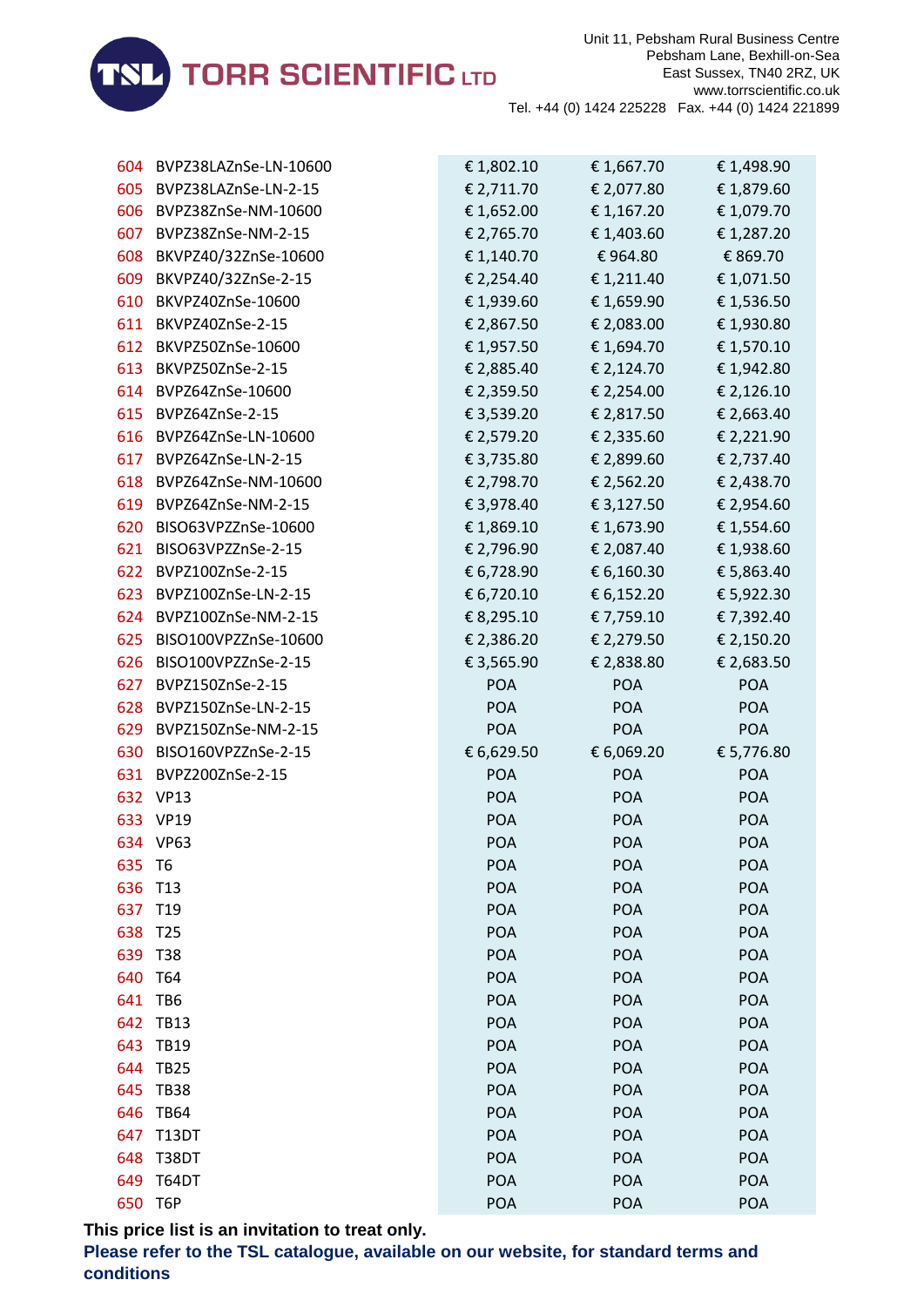

| 651 | <b>T13P</b>          | <b>POA</b> | <b>POA</b> | <b>POA</b> |
|-----|----------------------|------------|------------|------------|
| 652 | <b>T19P</b>          | POA        | POA        | <b>POA</b> |
| 653 | <b>T25P</b>          | <b>POA</b> | <b>POA</b> | POA        |
| 654 | <b>T38P</b>          | <b>POA</b> | POA        | <b>POA</b> |
| 655 | <b>T63P</b>          | <b>POA</b> | <b>POA</b> | POA        |
| 656 | T6PB                 | <b>POA</b> | <b>POA</b> | <b>POA</b> |
| 657 | <b>T13PB</b>         | <b>POA</b> | POA        | <b>POA</b> |
| 658 | <b>T19PB</b>         | <b>POA</b> | POA        | <b>POA</b> |
| 659 | <b>T25PB</b>         | <b>POA</b> | <b>POA</b> | POA        |
| 660 | <b>T38PB</b>         | <b>POA</b> | <b>POA</b> | <b>POA</b> |
| 661 | <b>T63PB</b>         | <b>POA</b> | <b>POA</b> | POA        |
| 662 | <b>TSKF016000ANC</b> | € 3.40     | € 3.30     | € 3.20     |
| 663 | <b>TSKF016000AVC</b> | € 3.90     | € 3.80     | € 3.70     |
| 664 | <b>TSKF016000SNC</b> | € 3.80     | € 3.70     | € 3.50     |
| 665 | <b>TSKF016000SVC</b> | €4.30      | €4.20      | €4.10      |
| 666 | <b>TSKF025000ANC</b> | €4.10      | €4.00      | € 3.80     |
| 667 | <b>TSKF025000AVC</b> | €4.40      | €4.30      | €4.20      |
| 668 | <b>TSKF025000SNC</b> | € 5.50     | € 5.40     | € 5.20     |
| 669 | <b>TSKF025000SVC</b> | € 6.20     | € 6.10     | € 5.80     |
| 670 | <b>TSKF040000ANC</b> | €4.80      | €4.70      | €4.50      |
| 671 | <b>TSKF040000AVC</b> | € 5.70     | € 5.60     | € 5.40     |
| 672 | <b>TSKF040000SNC</b> | € 6.20     | € 6.00     | € 5.80     |
| 673 | <b>TSKF040000SVC</b> | € 7.20     | € 7.00     | € 6.70     |
| 674 | <b>TSKF050000ANC</b> | € 8.70     | € 8.50     | € 8.20     |
| 675 | <b>TSKF050000AVC</b> | €9.00      | € 8.80     | € 8.50     |
| 676 | <b>TSKF050000SNC</b> | € 8.80     | € 8.60     | € 8.30     |
| 677 | <b>TSKF050000SVC</b> | €9.70      | €9.40      | € 9.10     |
| 678 | <b>TSIS063000ANC</b> | € 20.00    | € 19.50    | € 18.80    |
| 679 | <b>TSIS063000ANT</b> | € 20.40    | € 19.90    | € 19.20    |
| 680 | <b>TSIS063000AVC</b> | € 21.70    | € 21.20    | € 20.40    |
| 681 | <b>TSIS063000AVT</b> | € 22.10    | € 21.50    | € 20.80    |
| 682 | <b>TSIS063000SNC</b> | € 27.10    | € 26.50    | € 25.50    |
| 683 | TSIS063000SNT        | € 29.70    | € 28.90    | € 27.90    |
| 684 | TSIS063000SVC        | € 27.80    | € 27.10    | € 26.10    |
| 685 | TSIS063000SVT        | € 34.20    | € 33.40    | € 32.20    |
| 686 | <b>TSIS080000ANC</b> | € 23.20    | € 22.60    | € 21.80    |
| 687 | <b>TSIS080000ANT</b> | € 25.50    | € 24.80    | € 23.90    |
| 688 | <b>TSIS080000AVC</b> | € 28.20    | € 27.50    | € 26.60    |
| 689 | <b>TSIS080000AVT</b> | € 30.50    | € 29.80    | € 28.70    |
| 690 | <b>TSIS080000SNC</b> | € 38.50    | € 37.60    | € 36.20    |
| 691 | <b>TSIS080000SNT</b> | €42.40     | €41.30     | € 39.90    |
| 692 | <b>TSIS080000SVC</b> | €41.40     | €40.30     | € 38.90    |
| 693 | <b>TSIS080000SVT</b> | €45.60     | €44.50     | €42.90     |
| 694 | <b>TSIS100000ANC</b> | € 23.20    | € 22.60    | € 21.80    |
| 695 | TSIS100000ANT        | € 25.50    | € 24.80    | € 23.90    |
| 696 | <b>TSIS100000AVC</b> | € 26.50    | € 25.90    | € 25.00    |
| 697 | TSIS100000AVT        | € 28.80    | € 28.10    | € 27.10    |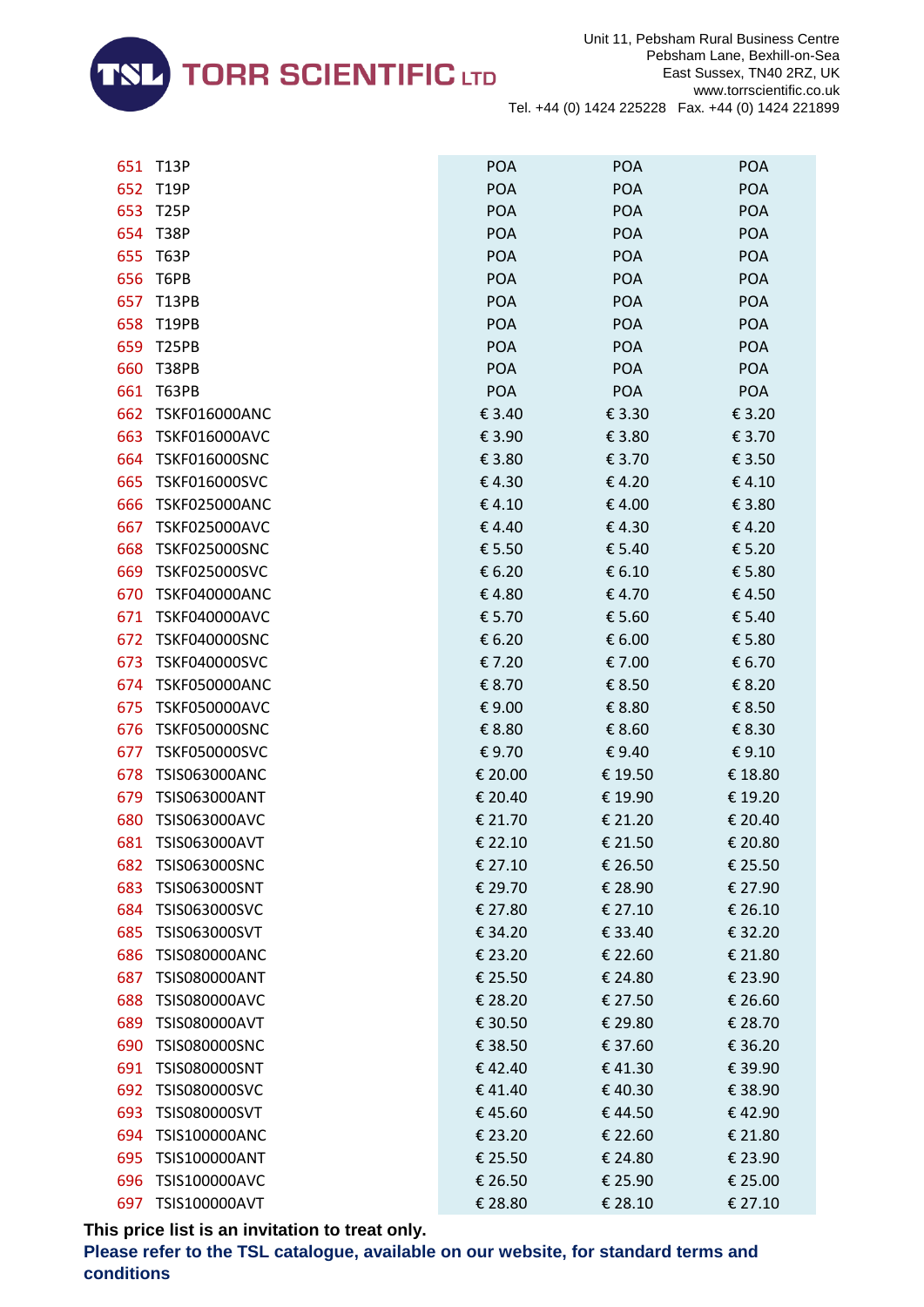

| 698 | TSIS100000SNC        | € 35.60  | € 34.70  | € 33.50  |
|-----|----------------------|----------|----------|----------|
| 699 | <b>TSIS100000SNT</b> | € 37.10  | € 36.20  | € 34.90  |
| 700 | TSIS100000SVC        | € 37.10  | € 36.20  | € 34.90  |
| 701 | TSIS100000SVT        | €45.60   | €44.50   | €42.90   |
| 702 | <b>TSIS160000ANC</b> | € 30.00  | € 29.30  | € 28.30  |
| 703 | <b>TSIS160000ANT</b> | € 32.60  | € 31.80  | € 30.60  |
| 704 | <b>TSIS160000AVC</b> | € 31.40  | € 30.60  | € 29.50  |
| 705 | <b>TSIS160000AVT</b> | € 37.30  | € 36.40  | € 35.10  |
| 706 | <b>TSIS160000SNC</b> | € 59.90  | € 58.40  | € 56.30  |
| 707 | TSIS160000SNT        | € 62.70  | € 61.20  | € 59.00  |
| 708 | TSIS160000SVC        | €42.80   | €41.70   | €40.20   |
| 709 | TSIS160000SVT        | € 61.00  | € 59.50  | € 57.40  |
| 710 | <b>TSIS200000ANC</b> | €44.10   | €43.00   | €41.50   |
| 711 | <b>TSIS200000ANT</b> | €46.20   | €45.10   | €43.50   |
| 712 | <b>TSIS200000AVC</b> | €47.10   | €45.90   | €44.30   |
| 713 | <b>TSIS200000AVT</b> | € 52.50  | € 51.20  | €49.40   |
| 714 | <b>TSIS200000SNC</b> | €91.50   | € 89.20  | € 86.10  |
| 715 | <b>TSIS200000SNT</b> | €94.50   | €92.20   | € 88.90  |
| 716 | <b>TSIS200000SVC</b> | € 101.90 | €99.40   | €95.90   |
| 717 | TSIS200000SVT        | € 117.10 | € 114.20 | € 110.20 |
| 718 | <b>TSIS250000ANC</b> | € 57.60  | € 56.20  | € 54.20  |
| 719 | <b>TSIS250000ANT</b> | € 61.70  | € 60.10  | € 58.00  |
| 720 | <b>TSIS250000AVC</b> | € 63.80  | € 62.20  | € 60.00  |
| 721 | <b>TSIS250000AVT</b> | € 66.10  | € 64.50  | € 62.20  |
| 722 | <b>TSIS250000SNC</b> | €96.60   | €94.20   | € 90.90  |
| 723 | TSIS250000SNT        | € 106.00 | € 103.40 | €99.70   |
| 724 | <b>TSIS250000SVC</b> | € 105.00 | € 102.40 | €98.80   |
| 725 | TSIS250000SVT        | € 110.10 | € 107.40 | € 103.60 |
| 726 | <b>TSCF016016CUG</b> | € 10.60  | € 10.30  | €9.90    |
| 727 | <b>TSCF016016CUA</b> | € 10.60  | € 10.30  | €9.90    |
| 728 | TSCF016016CUA-1      | € 3.30   | € 3.20   | € 3.10   |
| 729 | <b>TSCF035037CUG</b> | € 14.90  | € 14.50  | € 14.00  |
| 730 | <b>TSCF035037CUA</b> | € 18.10  | € 17.70  | € 17.10  |
| 731 | TSCF035037CUA-1      | €4.60    | €4.50    | €4.30    |
| 732 | <b>TSCF063063CUG</b> | € 31.60  | € 30.80  | € 29.70  |
| 733 | <b>TSCF063063CUA</b> | € 27.00  | € 26.30  | € 25.40  |
| 734 | TSCF063063CUA-1      | € 5.90   | € 5.70   | € 5.50   |
| 735 | TSCF100102CUG        | €44.10   | €43.00   | €41.50   |
| 736 | TSCF100102CUA        | € 36.20  | € 35.30  | € 34.10  |
| 737 | TSCF100102CUA-1      | € 8.40   | € 8.20   | € 7.90   |
| 738 | <b>TSCF150153CUG</b> | € 30.70  | € 29.90  | € 28.80  |
| 739 | <b>TSCF150153CUA</b> | € 54.00  | € 52.70  | € 50.80  |
| 740 | TSCF150153CUA-1      | € 18.10  | € 17.70  | € 17.00  |
| 741 | <b>TSKF016000ABK</b> | € 6.20   | € 6.00   | € 5.80   |
| 742 | <b>TSKF016000SBK</b> | € 6.30   | € 6.10   | € 5.90   |
| 743 | <b>TSKF025000ABK</b> | € 6.80   | € 6.70   | € 6.40   |
|     | 744 TSKF025000SBK    | € 7.00   | € 6.80   | € 6.60   |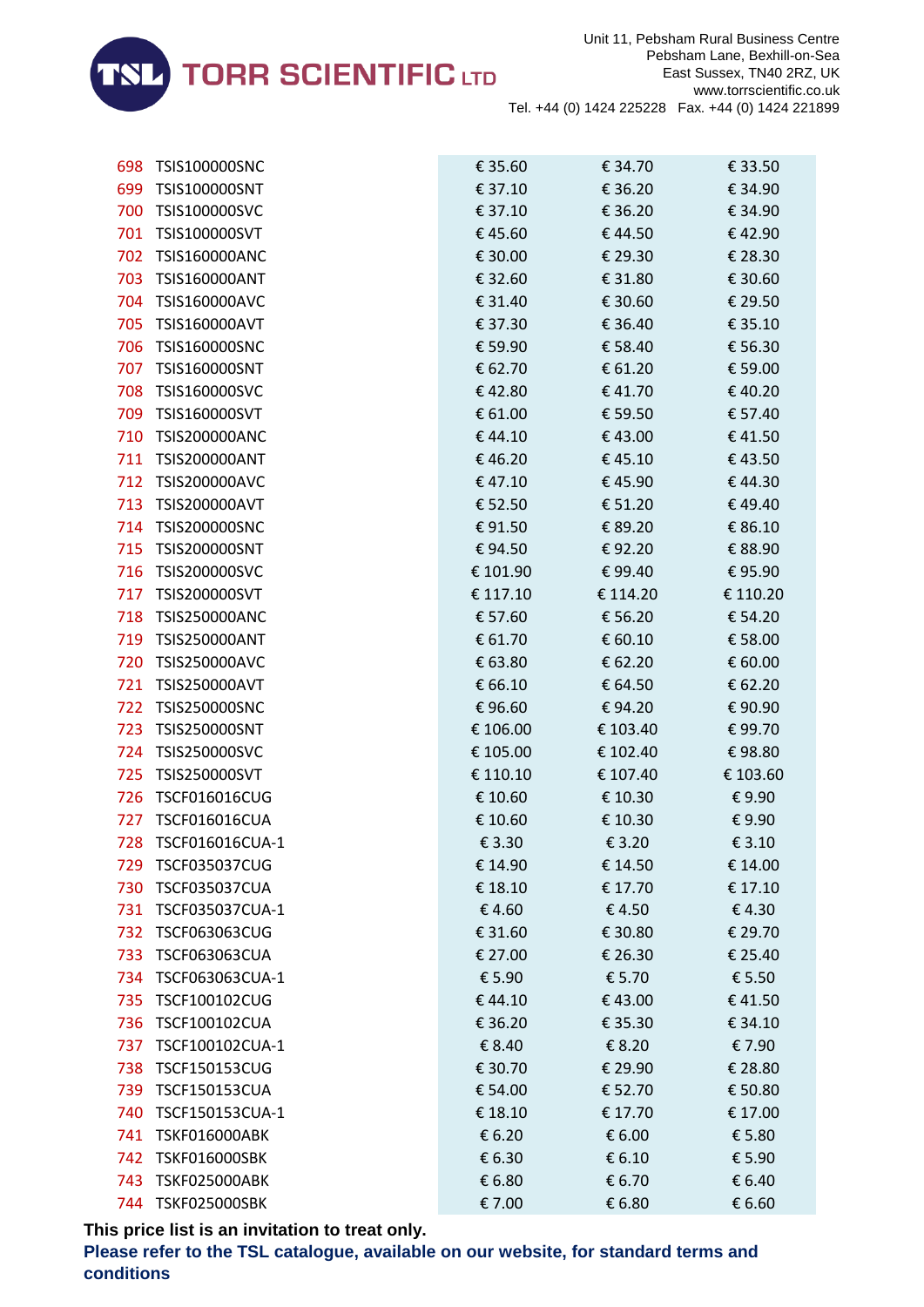

| 745 | <b>TSKF040000ABK</b> | € 8.20      | € 8.00     | € 7.70     |
|-----|----------------------|-------------|------------|------------|
| 746 | <b>TSKF040000SBK</b> | € 8.50      | € 8.30     | € 8.00     |
| 747 | <b>TSKF050000ABK</b> | € 17.30     | € 16.80    | € 16.20    |
| 748 | <b>TSKF050000SBK</b> | € 17.60     | € 17.10    | € 16.50    |
| 749 | <b>TSIS063000SBK</b> | €43.90      | €42.80     | €41.30     |
| 750 | <b>TSIS080000SBK</b> | € 59.90     | € 58.40    | € 56.30    |
| 751 | <b>TSIS100000SBK</b> | € 56.20     | € 54.80    | € 52.90    |
| 752 | <b>TSIS160000SBK</b> | €92.20      | € 89.90    | € 86.80    |
| 753 | <b>TSIS200000SBK</b> | € 212.10    | € 206.90   | € 199.60   |
| 754 | <b>TSIS250000SBK</b> | € 244.20    | € 238.20   | € 229.70   |
| 755 | <b>TSCF016000SBK</b> | € 15.60     | € 15.20    | € 14.70    |
| 756 | <b>TSCF016000LBK</b> | €49.60      | €48.30     | €46.60     |
| 757 | <b>TSCF035000SBK</b> | € 17.10     | € 16.60    | € 16.00    |
| 758 | <b>TSCF035000LBK</b> | € 84.00     | € 81.90    | €79.00     |
| 759 | <b>TSCF063000SBK</b> | € 53.50     | € 52.20    | € 50.30    |
| 760 | <b>TSCF063000LBK</b> | € 284.90    | € 277.80   | € 268.00   |
| 761 | <b>TSCF100000SBK</b> | €91.50      | € 89.20    | € 86.00    |
| 762 | <b>TSCF100000LBK</b> | €499.60     | €487.20    | €469.90    |
| 763 | <b>TSCF150000SBK</b> | € 150.50    | € 146.80   | € 141.60   |
| 764 | <b>TSCF150000LBK</b> | <b>POA</b>  | <b>POA</b> | <b>POA</b> |
| 765 | <b>TSKF016000ASC</b> | €4.30       | €4.20      | €4.00      |
| 766 | <b>TSKF025000ASC</b> | € 5.30      | € 5.20     | € 5.00     |
| 767 | <b>TSKF040000ASC</b> | € 6.10      | € 5.90     | € 5.70     |
| 768 | <b>TSKF050000ASC</b> | € 8.30      | € 8.10     | €7.80      |
| 769 | <b>TSIS063250DCS</b> | € 7.10      | € 6.90     | € 6.60     |
| 770 | <b>TSIS063100DCA</b> | €4.10       | €4.00      | € 3.80     |
| 771 | <b>TSIS160250DCA</b> | € 5.40      | € 5.30     | € 5.10     |
| 772 | <b>TSCF004020NBW</b> | € 14.70     | € 14.30    | € 13.80    |
| 773 | <b>TSCF004035NBW</b> | € 15.80     | € 15.40    | € 14.90    |
| 774 | <b>TSCF006035NBW</b> | € 18.30     | € 17.80    | € 17.20    |
| 775 | <b>TSCF006050NBW</b> | € 22.00     | € 21.40    | € 20.70    |
| 776 | <b>TSCF008045NBW</b> | € 27.40     | € 26.70    | € 25.80    |
| 777 | <b>TSCF008050NBW</b> | € 29.30     | € 28.50    | € 27.50    |
| 778 | <b>TSCF008060NBW</b> | € 32.90     | € 32.10    | € 31.00    |
| 779 | <b>TSCF008070NBW</b> | €40.20      | € 39.20    | € 37.90    |
| 780 | ATC-8PC              | € 12,188.00 | <b>POA</b> | <b>POA</b> |
| 781 | ATC-10PC             | € 14,517.40 | <b>POA</b> | <b>POA</b> |
| 782 | ATC-12PC             | € 16,845.50 | <b>POA</b> | <b>POA</b> |
| 783 | ATC-8PU              | <b>POA</b>  | <b>POA</b> | <b>POA</b> |
| 784 | ATC-10PU             | <b>POA</b>  | POA        | <b>POA</b> |
| 785 | ATC-12PU             | <b>POA</b>  | <b>POA</b> | POA        |
| 786 | VPS38                | <b>POA</b>  | <b>POA</b> | <b>POA</b> |
| 787 | VPS64                | <b>POA</b>  | <b>POA</b> | <b>POA</b> |
| 788 | <b>VPS100</b>        | <b>POA</b>  | POA        | <b>POA</b> |
| 789 | <b>VPS150</b>        | POA         | POA        | <b>POA</b> |
| 790 | VPS38AC              | <b>POA</b>  | <b>POA</b> | <b>POA</b> |
| 791 | VPS64AC              | POA         | POA        | POA        |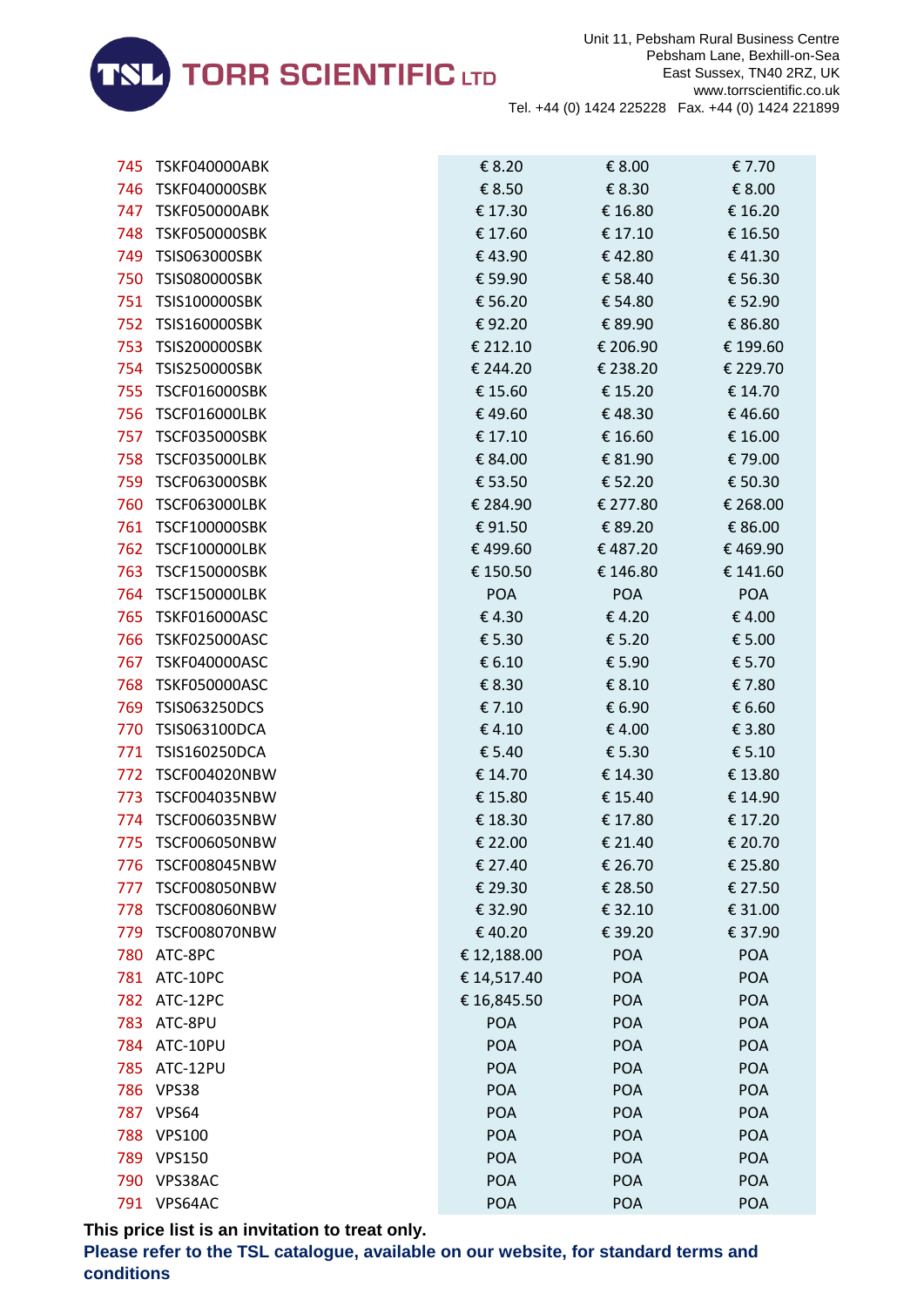

| 792 | VPS100AC              | <b>POA</b> | <b>POA</b> | <b>POA</b> |
|-----|-----------------------|------------|------------|------------|
| 793 | VPS150AC              | <b>POA</b> | <b>POA</b> | <b>POA</b> |
| 794 | LFW50                 | POA        | <b>POA</b> | <b>POA</b> |
| 795 | LFW75                 | <b>POA</b> | <b>POA</b> | <b>POA</b> |
| 796 | <b>LFW100</b>         | <b>POA</b> | <b>POA</b> | <b>POA</b> |
| 797 | <b>LFW120</b>         | <b>POA</b> | <b>POA</b> | <b>POA</b> |
| 798 | <b>TSCF038020SCB</b>  | <b>POA</b> | <b>POA</b> | <b>POA</b> |
| 799 | <b>TSCF038020LCB</b>  | POA        | <b>POA</b> | <b>POA</b> |
| 800 | <b>TSKF040020SCB</b>  | <b>POA</b> | <b>POA</b> | <b>POA</b> |
| 801 | <b>TSCF038034SCB</b>  | <b>POA</b> | <b>POA</b> | <b>POA</b> |
| 802 | <b>TSCF038034LCB</b>  | <b>POA</b> | <b>POA</b> | <b>POA</b> |
| 803 | <b>TSKF040034SCB</b>  | <b>POA</b> | <b>POA</b> | POA        |
| 804 | TSCF016001BNC         | € 158.60   | € 154.70   | € 149.20   |
| 805 | <b>TSCF035001BNC</b>  | € 171.10   | € 166.80   | € 160.90   |
| 806 | <b>TSCF035002BNC</b>  | € 289.60   | € 282.40   | € 272.40   |
| 807 | <b>TSCF035004BNC</b>  | € 522.00   | € 509.00   | €491.00    |
| 808 | <b>TSKF016001BNC</b>  | € 150.10   | € 146.40   | € 141.20   |
| 809 | <b>TSKF025001BNC</b>  | € 157.10   | € 153.20   | € 147.80   |
| 810 | <b>TSKF040001BNC</b>  | € 154.10   | € 150.30   | € 145.00   |
| 811 | <b>TSKF040002BNC</b>  | € 269.50   | € 262.80   | € 253.50   |
| 812 | <b>TSCF016001SHV</b>  | € 249.30   | € 243.10   | € 234.50   |
| 813 | TSCF035001SHV         | € 257.10   | € 250.70   | € 241.80   |
| 814 | <b>TSCF035002SHV</b>  | €442.90    | €431.90    | €416.60    |
| 815 | <b>TSCF035004SHV</b>  | € 814.40   | €794.20    | €766.10    |
| 816 | TSKF016001SHV         | € 237.70   | € 231.80   | € 223.60   |
| 817 | <b>TSKF025001SHV</b>  | € 246.20   | € 240.10   | € 231.60   |
| 818 | TSKF040001SHV         | € 259.50   | € 253.10   | € 244.10   |
| 819 | <b>TSKF040002SHV</b>  | €445.30    | €434.20    | €418.90    |
| 820 | VPZ16ITOP22           | € 814.70   | € 689.10   | € 645.40   |
| 821 | VPZ16ITOP22LG         | € 880.40   | € 744.70   | €706.20    |
|     | 822 VPZ16ITOP22-LN    | € 882.20   | €746.20    | € 707.60   |
|     | 823 VPZ16ITOP22LG-LN  | €947.90    | € 811.20   | € 769.70   |
|     | 824 VPZ38ITOP22       | € 813.10   | €712.80    | € 668.00   |
|     | 825 VPZ38ITOP22LG     | € 849.80   | €769.50    | €748.90    |
| 826 | VPZ38ITOP22-LN        | € 907.40   | € 812.70   | €781.70    |
| 827 | VPZ38ITOP22LG-LN      | €953.70    | € 892.10   | € 849.90   |
|     | 828 VPZ64ITOP22       | €913.30    | € 808.90   | € 777.80   |
|     | 829 VPZ64ITOP22LG     | € 1,033.90 | €936.20    | € 890.60   |
|     | 830 VPZ64ITOP22-LN    | € 1,058.90 | €958.90    | €912.30    |
|     | 831 VPZ64ITOP22LG-LN  | € 1,179.50 | €1,079.80  | € 1,039.50 |
| 832 | VPZ100ITOP22          | € 1,414.30 | € 1,322.90 | € 1,288.40 |
|     | 833 VPZ100ITOP22LG    | € 1,610.60 | € 1,506.50 | € 1,467.20 |
|     | 834 VPZ100ITOP22-LN   | € 1,610.80 | €1,506.80  | € 1,467.40 |
|     | 835 VPZ100ITOP22LG-LN | € 1,807.10 | € 1,690.40 | € 1,646.20 |
| 836 | VPZ150ITOP22          | € 1,756.20 | € 1,642.80 | € 1,599.90 |
| 837 | VPZ150ITOP22LG        | € 2,096.60 | € 1,961.10 | € 1,909.90 |
|     | 838 VPZ150ITOP22-LN   | € 2,077.10 | €1,860.30  | € 1,830.50 |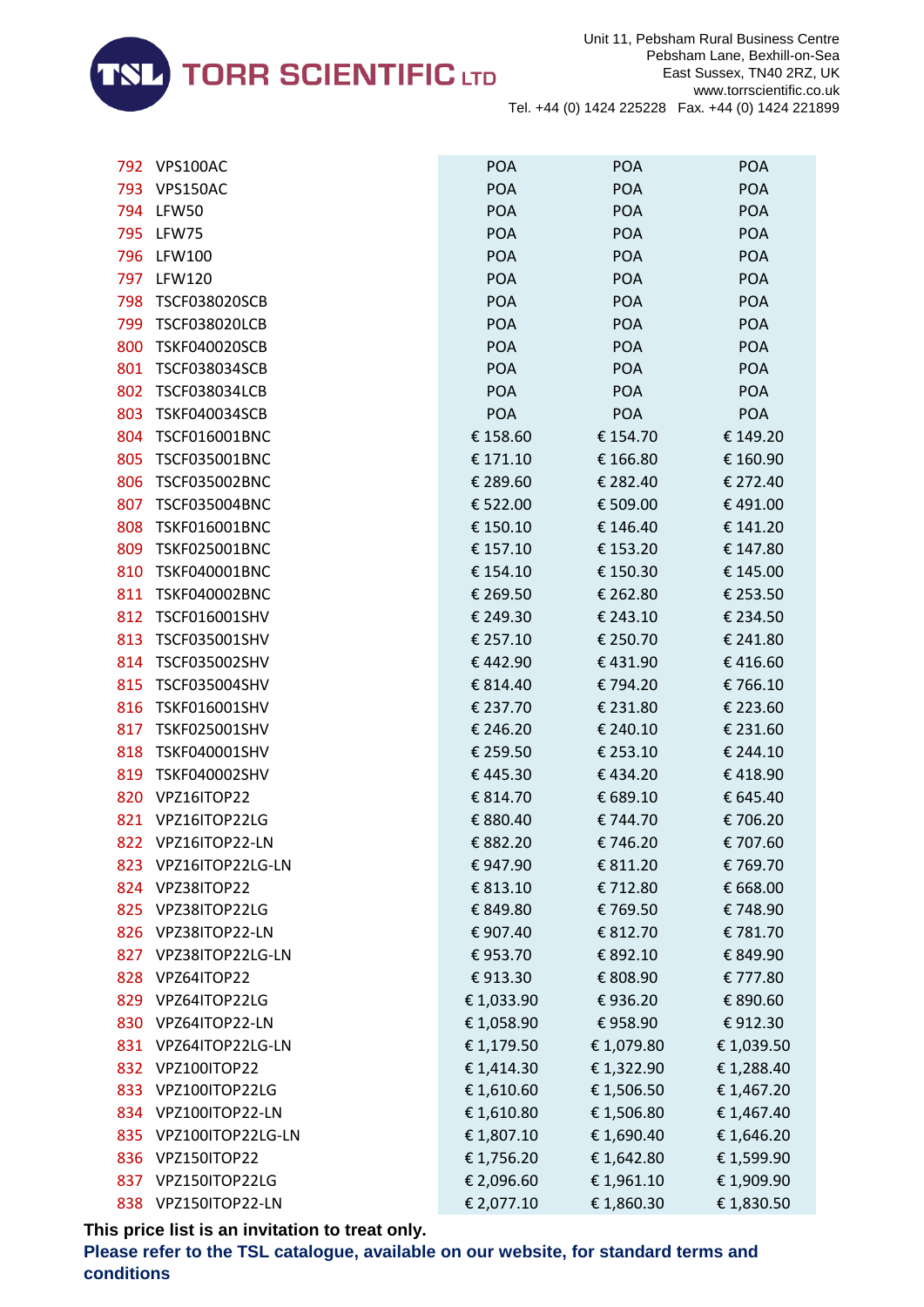

| 839  | VPZ150ITOP22LG-LN     | € 2,344.60 | € 2,193.10 | € 2,135.90 |
|------|-----------------------|------------|------------|------------|
| 840  | BVPZ100QSPAR-NM       | € 3,242.50 | € 3,121.60 | <b>POA</b> |
| 841  | BVPZ150CaF2           | € 3,976.50 | <b>POA</b> | <b>POA</b> |
|      | 842 BVPZ150CaF2-89mm  | € 1,931.60 | <b>POA</b> | <b>POA</b> |
| 843  | BVPZ150ZnS            | €4,746.30  | <b>POA</b> | <b>POA</b> |
| 844  | BVPZ38                | <b>POA</b> | <b>POA</b> | <b>POA</b> |
| 845  | BVPZ38AR              | <b>POA</b> | <b>POA</b> | <b>POA</b> |
| 846  | BVPZ38AR-LN           | <b>POA</b> | <b>POA</b> | <b>POA</b> |
| 847  | BVPZ38AR-NM           | <b>POA</b> | <b>POA</b> | <b>POA</b> |
| 848  | BVPZ38CaF2-DS         | € 579.50   | <b>POA</b> | <b>POA</b> |
| 849  | BVPZ38LiF2            | € 791.40   | <b>POA</b> | <b>POA</b> |
|      | 850 BVPZ38LiF2-DS     | € 866.10   | <b>POA</b> | <b>POA</b> |
|      | 851 BVPZ38MgF2-BBAR   | €988.20    | <b>POA</b> | <b>POA</b> |
| 852  | BVPZ38MgF2-VAR        | €988.20    | <b>POA</b> | <b>POA</b> |
| 853  | BVPZ38QSPAR-NM        | € 1,306.00 | € 1,120.30 | € 1,070.50 |
| 854  | BVPZ38VAR-LN          | <b>POA</b> | <b>POA</b> | <b>POA</b> |
| 855  | BVPZ38VAR-NM          | € 902.70   | € 884.70   | € 875.60   |
|      | 856 BVPZ64NQZBBAR-NM  | € 2,131.00 | <b>POA</b> | <b>POA</b> |
| 857  | BVPZ64QBBAR-NM        | € 1,332.90 | € 1,220.30 | €950.30    |
| 858  | BVPZ64QSPAR-NM        | € 1,870.50 | € 1,582.70 | #VALUE!    |
| 859  | BVPZ64ZnS             | <b>POA</b> | <b>POA</b> | <b>POA</b> |
| 860  | ISO200VPZ             | € 511.00   | € 500.80   | €490.50    |
| 861  | ISO250QVPZ-183        | €4,245.70  | <b>POA</b> | <b>POA</b> |
| 862  | ISO250QVPZBBAR-183    | € 5,252.60 | <b>POA</b> | <b>POA</b> |
| 863  | KVPZ40/32             | €96.20     | €92.30     | € 88.50    |
|      | 864 VPR38-111-Q-NM    | <b>POA</b> | <b>POA</b> | <b>POA</b> |
|      | 865 VPR64-138-Q-NM    | <b>POA</b> | <b>POA</b> | <b>POA</b> |
| 866  | VPZ100ITOP11          | € 1,414.30 | € 1,322.90 | € 1,288.40 |
|      | 867 VPZ100ITOP11LG    | € 1,610.60 | € 1,506.50 | € 1,467.20 |
|      | 868 VPZ100ITOP11LG-LN | € 1,807.10 | € 1,690.40 | € 1,646.20 |
|      | 869 VPZ100ITOP11-LN   | €1,610.80  | €1,506.80  | € 1,467.40 |
| 870. | VPZ100ITOP43          | € 1,414.30 | € 1,322.90 | € 1,288.40 |
| 871  | VPZ100ITOP43LG        | € 1,610.60 | € 1,506.50 | € 1,467.20 |
| 872  | VPZ100ITOP43LG-LN     | € 1,807.10 | € 1,690.40 | €1,646.20  |
| 873  | VPZ100ITOP43-LN       | € 1,610.80 | €1,506.80  | € 1,467.40 |
| 874  | VPZ100ITOP46          | € 1,414.30 | € 1,322.90 | € 1,288.40 |
| 875  | VPZ100ITOP46LG        | € 1,610.60 | € 1,506.50 | € 1,467.20 |
| 876  | VPZ100ITOP46LG-LN     | € 1,807.10 | € 1,690.40 | € 1,646.20 |
| 877  | VPZ100ITOP46-LN       | €1,610.80  | €1,506.80  | € 1,467.40 |
| 878  | VPZ100Q-NM-ITO        | € 1,782.20 | <b>POA</b> | <b>POA</b> |
| 879  | VPZ100QSPAR           | € 2,401.30 | € 2,192.00 | € 1,984.20 |
| 880  | VPZ100QSPAR-LN        | € 2,610.70 | € 3,121.60 | <b>POA</b> |
| 881  | VPZ100QSPAR-NM        | € 3,242.50 | € 3,121.60 | <b>POA</b> |
| 882  | <b>VPZ100Q-TI</b>     | € 1,471.10 | € 1,449.20 | € 1,427.30 |
| 883  | <b>VPZ100S-TI</b>     | € 2,477.80 | € 2,317.30 | € 2,233.40 |
| 884  | VPZ150ITOP11          | €1,756.20  | € 1,642.80 | € 1,599.90 |
|      | 885 VPZ150ITOP11LG    | € 2,096.60 | € 1,961.10 | € 1,909.90 |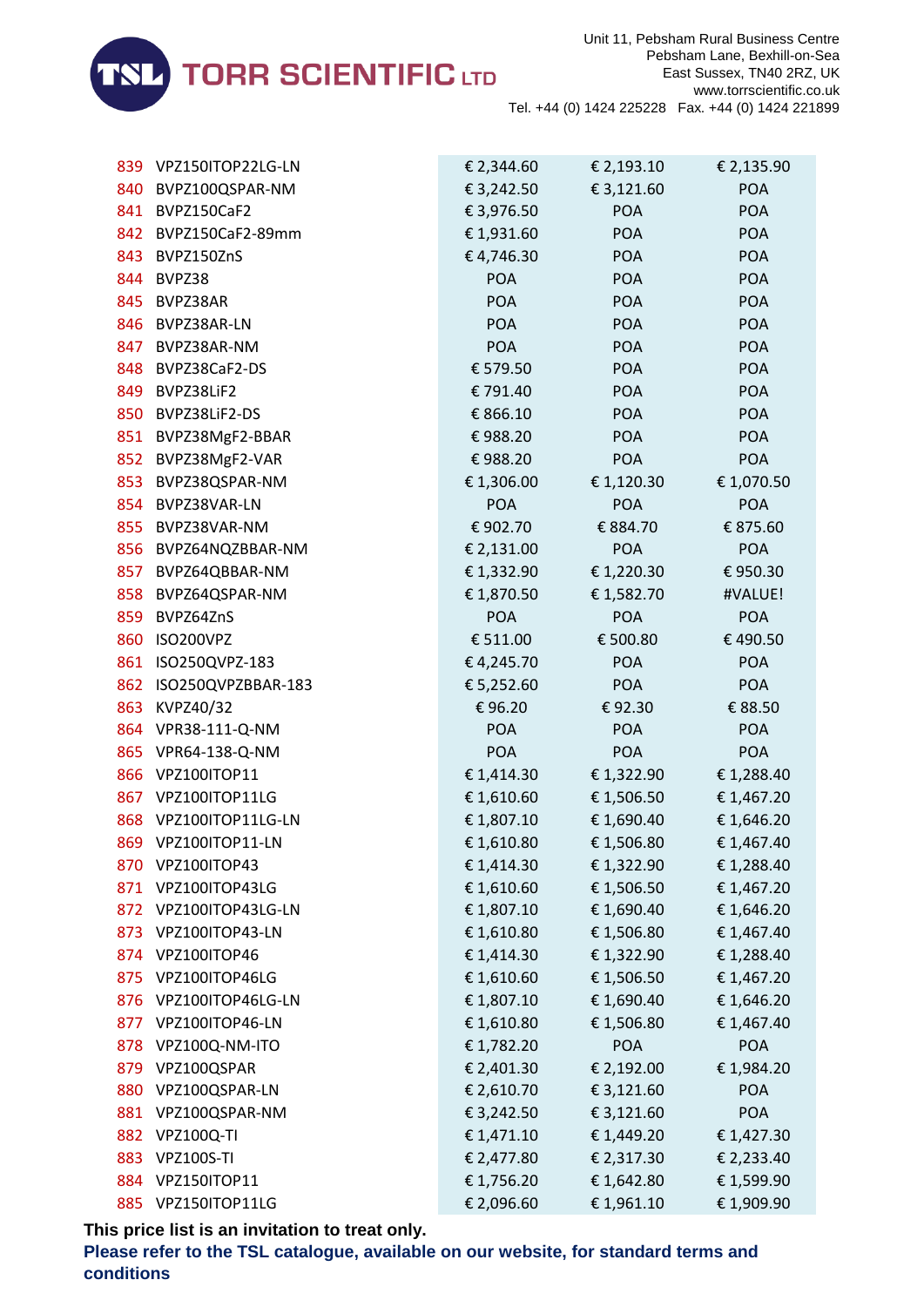

| 886 | VPZ150ITOP11LG-LN                 | € 2,344.60 | € 2,193.10 | € 2,135.90 |
|-----|-----------------------------------|------------|------------|------------|
|     | 887 VPZ150ITOP11-LN               | € 2,077.10 | € 1,860.30 | € 1,830.50 |
|     | 888 VPZ150ITOP43                  | € 1,756.20 | € 1,642.80 | € 1,599.90 |
|     | 889 VPZ150ITOP43LG                | € 2,096.60 | € 1,961.10 | € 1,909.90 |
| 890 | VPZ150ITOP43LG-LN                 | € 2,344.60 | € 2,193.10 | € 2,135.90 |
|     | 891 VPZ150ITOP43-LN               | € 2,077.10 | € 1,860.30 | € 1,830.50 |
|     | 892 VPZ150ITOP46                  | € 1,756.20 | € 1,642.80 | € 1,599.90 |
|     | 893 VPZ150ITOP46LG                | € 2,096.60 | € 1,961.10 | € 1,909.90 |
|     | 894 VPZ150ITOP46LG-LN             | € 2,344.60 | € 2,193.10 | € 2,135.90 |
|     | 895 VPZ150ITOP46-LN               | € 2,077.10 | € 1,860.30 | € 1,830.50 |
|     | 896 VPZ150Q-TI                    | € 2,527.60 | € 2,339.20 | € 2,203.00 |
|     | 897 VPZ150S-TI                    | € 3,973.10 | € 3,874.70 | € 3,658.20 |
|     | 898 VPZ16LA                       | <b>POA</b> | <b>POA</b> | <b>POA</b> |
| 899 | VPZ16QSPAR                        | € 1,011.90 | € 836.20   | € 754.00   |
|     | 900 VPZ16QSPAR-LN                 | € 1,115.40 | € 921.00   | € 836.20   |
|     | 901 VPZ16QSPAR-NM                 | € 1,207.60 | € 1,026.90 | €939.60    |
|     | 902 VPZ16Q-TI                     | € 323.40   | € 314.90   | € 307.60   |
|     | 903 VPZ16S-TI                     | €404.90    | € 386.70   | € 368.40   |
| 904 | VPZ200QLN-183                     | <b>POA</b> | POA        | <b>POA</b> |
|     | 905 VPZ250Q-183                   | €4,569.70  | <b>POA</b> | <b>POA</b> |
|     | 906 VPZ38ALP11                    | € 1,215.00 | <b>POA</b> | <b>POA</b> |
|     | 907 VPZ38ALP22                    | € 1,215.00 | <b>POA</b> | <b>POA</b> |
|     | 908 VPZ38ALP43                    | € 1,215.00 | <b>POA</b> | <b>POA</b> |
| 909 | VPZ38ALP46                        | € 1,215.00 | <b>POA</b> | <b>POA</b> |
|     | 910 VPZ38ITOP11                   | € 813.80   | € 712.80   | € 668.00   |
|     | 911 VPZ38ITOP43                   | € 813.10   | € 712.80   | € 668.00   |
|     | 912 VPZ38ITOP46                   | € 813.10   | € 712.80   | € 668.00   |
|     | 913 VPZ38LASAR [Note 300°C max]   | € 509.70   | <b>POA</b> | <b>POA</b> |
|     | 914 VPZ38LASBBAR [Note 300°C max] | € 754.00   | <b>POA</b> | <b>POA</b> |
|     | 915 VPZ38LASSPAR [Note 300°C max] | € 1,182.60 | <b>POA</b> | <b>POA</b> |
|     | 916 VPZ38LASVAR [Note 300°C max]  | € 754.00   | <b>POA</b> | <b>POA</b> |
|     | 917 VPZ38LASWAR [Note 300°C max]  | €967.10    | <b>POA</b> | <b>POA</b> |
|     | 918 VPZ38QSPAR                    | € 1,044.30 | € 871.10   | €783.90    |
|     | 919 VPZ38QSPAR-NM                 | € 1,306.00 | € 1,120.30 | € 1,070.50 |
| 920 | VPZ38Q-TI                         | €414.60    | € 400.00   | € 390.30   |
| 921 | VPZ38SAR [Note 300°C max]         | €466.10    | <b>POA</b> | <b>POA</b> |
|     | 922 VPZ38SBBAR [Note 300°C max]   | € 711.60   | <b>POA</b> | <b>POA</b> |
|     | 923 VPZ38SSPAR [Note 300°C max]   | € 1,139.00 | <b>POA</b> | <b>POA</b> |
|     | 924 VPZ38S-TI                     | €479.10    | €466.90    | €454.70    |
| 925 | VPZ38SVAR [Note 300°C max]        | € 711.60   | <b>POA</b> | <b>POA</b> |
| 926 | VPZ38SWAR [Note 300°C max]        | €923.40    | <b>POA</b> | <b>POA</b> |
|     | 927 VPZ64ITOP11                   | €913.30    | € 808.90   | € 777.80   |
|     | 928 VPZ64ITOP11LG                 | € 1,033.90 | €936.20    | € 890.60   |
|     | 929 VPZ64ITOP11LG-LN              | € 1,179.50 | € 1,079.80 | € 1,039.50 |
| 930 | VPZ64ITOP11-LN                    | € 1,058.90 | €958.90    | €912.30    |
|     | 931 VPZ64ITOP43                   | € 913.30   | € 808.90   | € 777.80   |
|     | 932 VPZ64ITOP43LG                 | € 1,033.90 | €936.20    | € 890.60   |